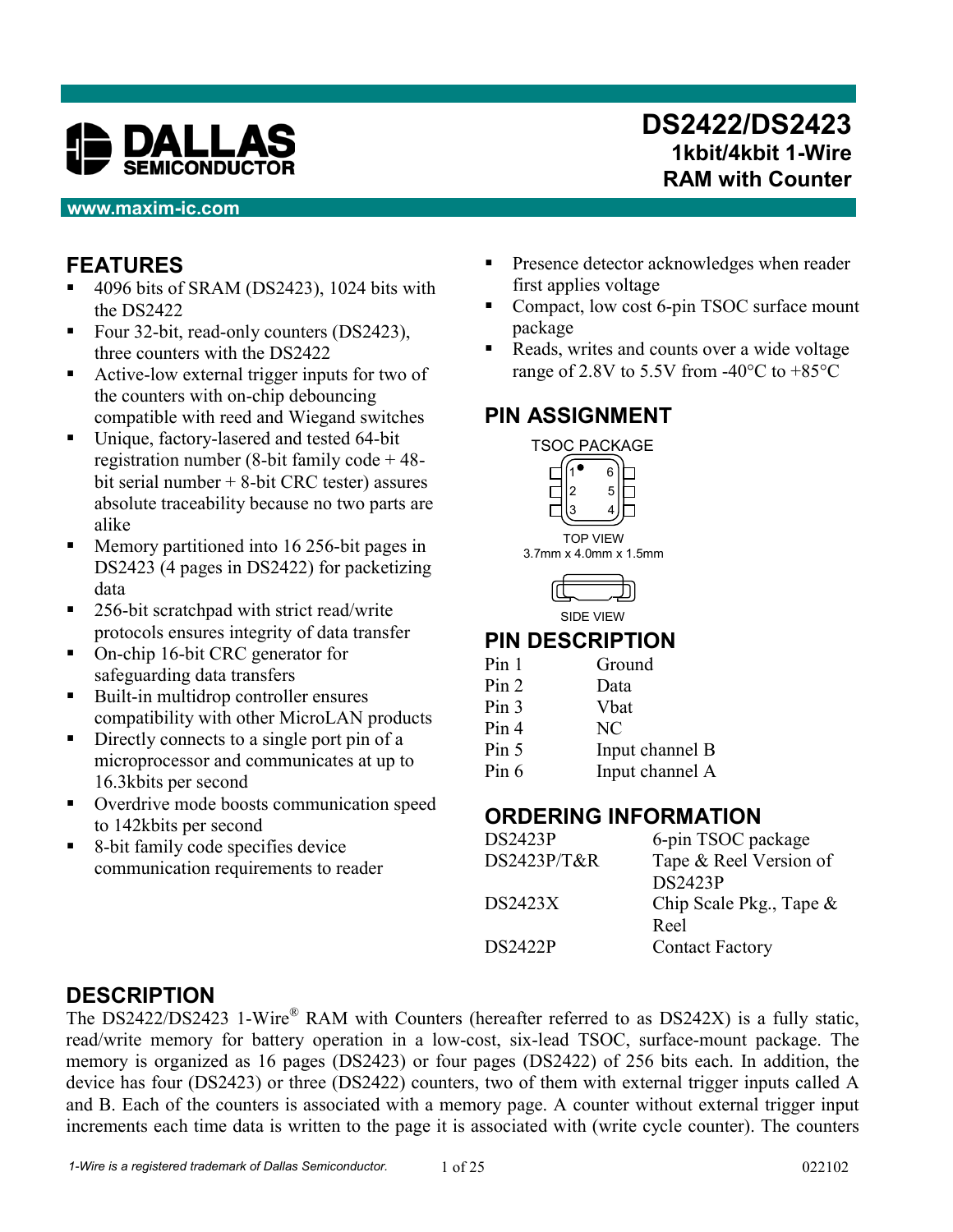triggered by inputs A and B, respectively, increment with every low-going pulse on their input. All counters are read-only. They are automatically cleared to 0 when the battery is connected.

The battery-backed memory offers a simple solution to storing and retrieving information pertaining to the equipment where the DS242X is installed and its frequency of use. The scratchpad is an additional page that acts as a buffer when writing to memory. Data is first written to the scratchpad where it may be read back for verification. A copy scratchpad command will then transfer the data to memory. This process ensures data integrity when modifying the memory. A 64-bit registration number is factory lasered into each DS242X to provide a guaranteed unique identity which allows for absolute traceability and acts as node address if multiple DS242X are connected in parallel to form a local network. Data is transferred serially via the 1-Wire protocol which requires only a single data lead and a ground return.

The DS242X 1-Wire RAM with Counters can store encrypted data. The unique registration number and the page write cycle counter(s) prevent unauthorized manipulation of data stored in a page with a write cycle counter associated.

#### **OVERVIEW**

The block diagram in Figure 1 shows the relationships between the major control and memory sections of the DS242X. The DS242X has four main data components: 1) 64-bit lasered ROM, 2) 256-bit scratchpad, 3) 1024-bit (DS2422) or 4096-bit (DS2423) SRAM, and 4) three (DS2422) or four (DS2423) 32-bit readonly counters. The hierarchical structure of the 1-Wire protocol is shown in Figure 2. Each of these counters is associated with one of the 256-bit memory pages. The three counters of the DS2422 are associated with pages 1 to 3; the four counters of the DS2423 are associated with pages 12 to 15. The contents of the counter is read together with the memory data using a special command. The bus master must first provide one of the six ROM Function Commands: 1) Read ROM, 2) Match ROM, 3) Search ROM, 4) Skip ROM, 5) Overdrive-Skip ROM or 6) Overdrive-Match ROM. Upon completion of an Overdrive ROM command byte executed at standard speed, the device will enter Overdrive mode where all subsequent communication occurs at a higher speed. The protocol required for these ROM function commands is described in Figure 9. After a ROM function command is successfully executed, the memory functions become accessible and the master may provide any one of the five memory function commands. The protocol for these memory function commands is described in Figure 7. All data is read and written least significant bit first.

#### **PARASITE POWER**

The block diagram (Figure 1) shows the parasite-powered circuitry. This circuitry steals power whenever the I/O input is high. I/O will provide sufficient power as long as the specified timing and voltage requirements are met. The advantages of parasite power are two-fold: 1) by parasiting off this input, lithium is conserved, and 2) if the battery is exhausted for any reason, the ROM may still be read normally.

#### **64-BIT LASERED ROM**

Each DS242X contains a unique ROM code that is 64 bits long. The first 8 bits are a 1-Wire family code. The next 48 bits are a unique serial number. The last 8 bits are a CRC of the first 56 bits (See Figure 3). The 1-Wire CRC is generated using a polynomial generator consisting of a shift register and XOR gates as shown in Figure 4. The polynomial is  $X^8 + X^5 + X^4 + 1$ . Additional information about the Dallas 1-Wire Cyclic Redundancy Check is available in the *Book of DS19xx iButton® Standards*.

The shift register bits are initialized to 0. Then starting with the least significant bit of the family code, one bit at a time is shifted in. After the 8<sup>th</sup> bit of the family code has been entered, then the serial number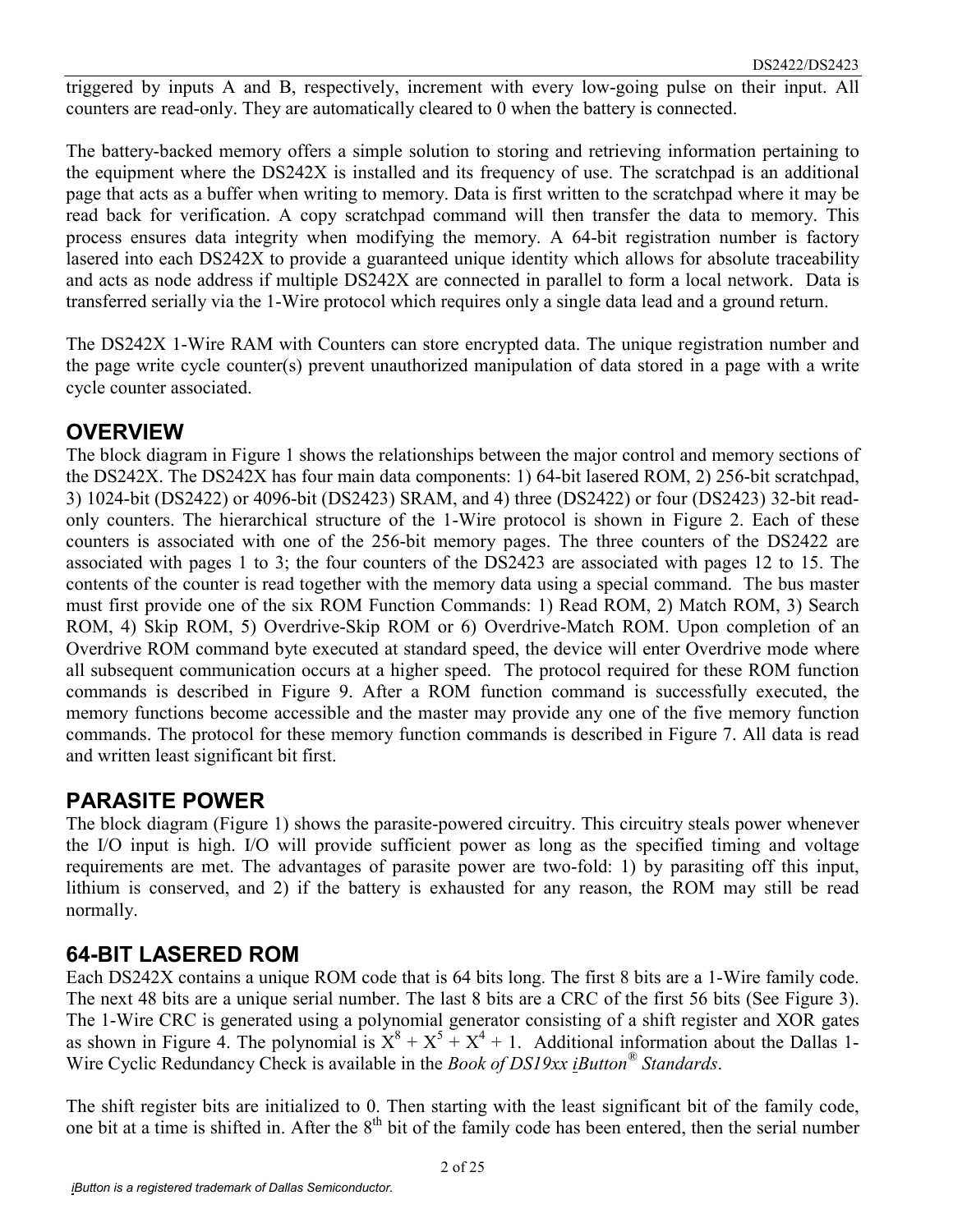is entered. After the  $48<sup>th</sup>$  bit of the serial number has been entered, the shift register contains the CRC value. Shifting in the 8 bits of CRC should return the shift register to all 0s.

## **BLOCK DIAGRAM** Figure 1



#### **MEMORY**

The memory map in Figure 5 shows a 32-byte page called the scratchpad and an additional 32-byte pages called memory. The DS2422 contains pages 0 through 3 that make up the 1024-bit SRAM. The DS2423 contains pages 0 through 15 that make up the 4096-bit SRAM. The scratchpad is an additional page that acts as a buffer when writing to memory.

### **ADDRESS REGISTERS AND TRANSFER STATUS**

Because of the serial data transfer, the DS242X employs three address registers called TA1, TA2, and E/S (Figure 6). Registers TA1 and TA2 must be loaded with the target address to which the data will be written or from which data will be sent to the master upon a Read command. Register E/S acts like a byte counter and Transfer Status register. It is used to verify data integrity with write commands. Therefore, the master only has read access to this register. The lower 5 bits of the E/S register indicate the address of the last byte that has been written to the scratchpad. This address is called Ending Offset. Bit 5 of the E/S register, called PF or "partial byte flag," is set if the number of data bits sent by the master is not an integer multiple of 8. Bit 6 has no function; it always reads 0. Note that the lowest 5 bits of the target address also determine the address within the scratchpad, where intermediate storage of data will begin. This address is called byte offset. If the target address (TA1) for a Write command is 03CH for example, then the scratchpad will store incoming data beginning at the byte offset 1CH and will be full after only 4 bytes. The corresponding ending offset in this example is 1FH. For best economy of speed and efficiency, the target address for writing should point to the beginning of a new page, i.e., the byte offset will be 0. Thus the full 32-byte capacity of the scratchpad is available, resulting also in the ending offset of 1FH. However, it is possible to write one or several contiguous bytes somewhere within a page. The ending offset together with the Partial Flag support the master checking the data integrity after a Write command.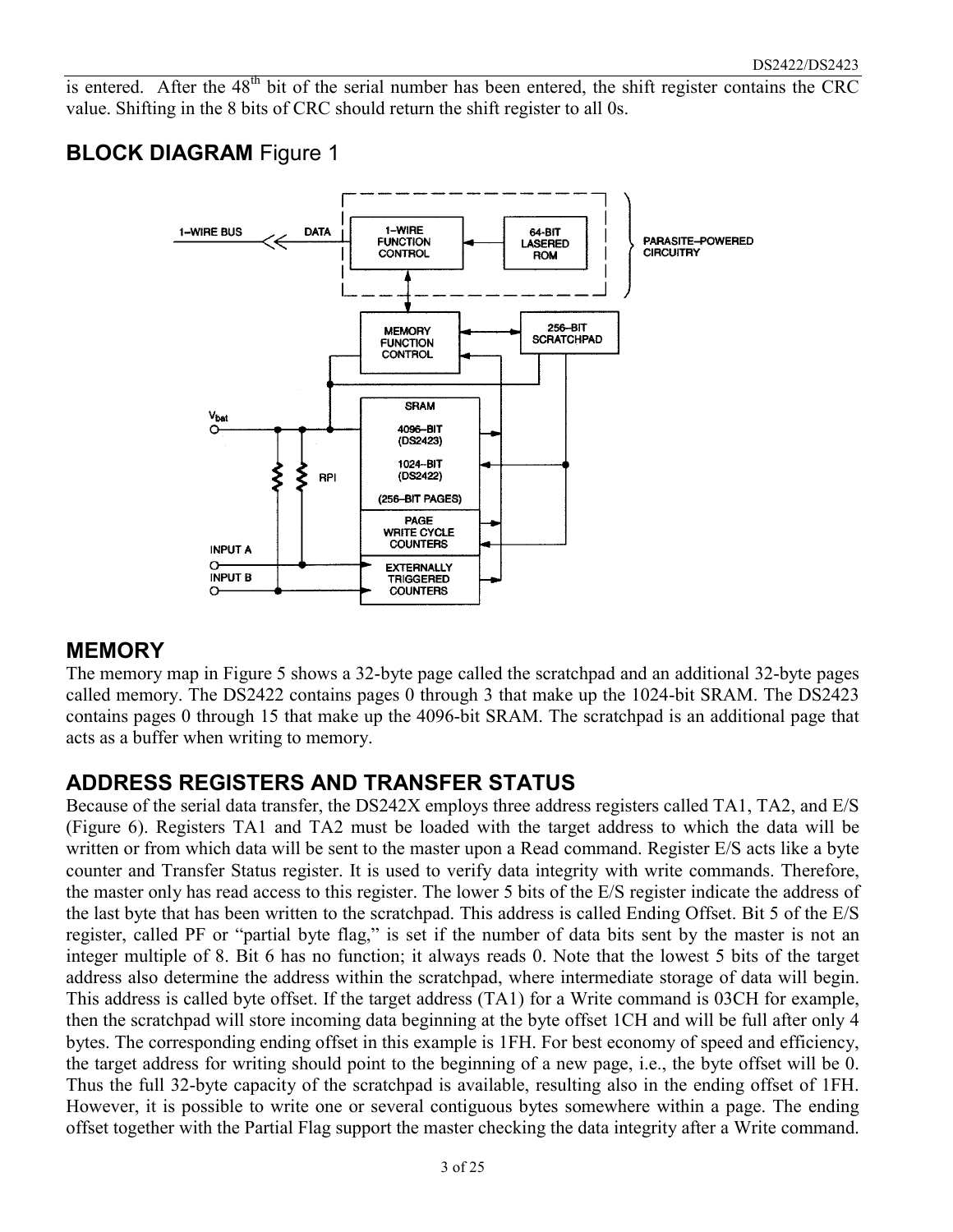The highest valued bit of the E/S register, called AA or Authorization Accepted, acts as a flag to indicate that the data stored in the scratchpad has already been copied to the target memory address. Writing data to the scratchpad clears this flag.

## **HIERARCHICAL STRUCTURE FOR 1-WIRE PROTOCOL** Figure 2



## **64-BIT LASERED ROM** Figure 3



## **1-WIRE CRC GENERATOR** Figure 4

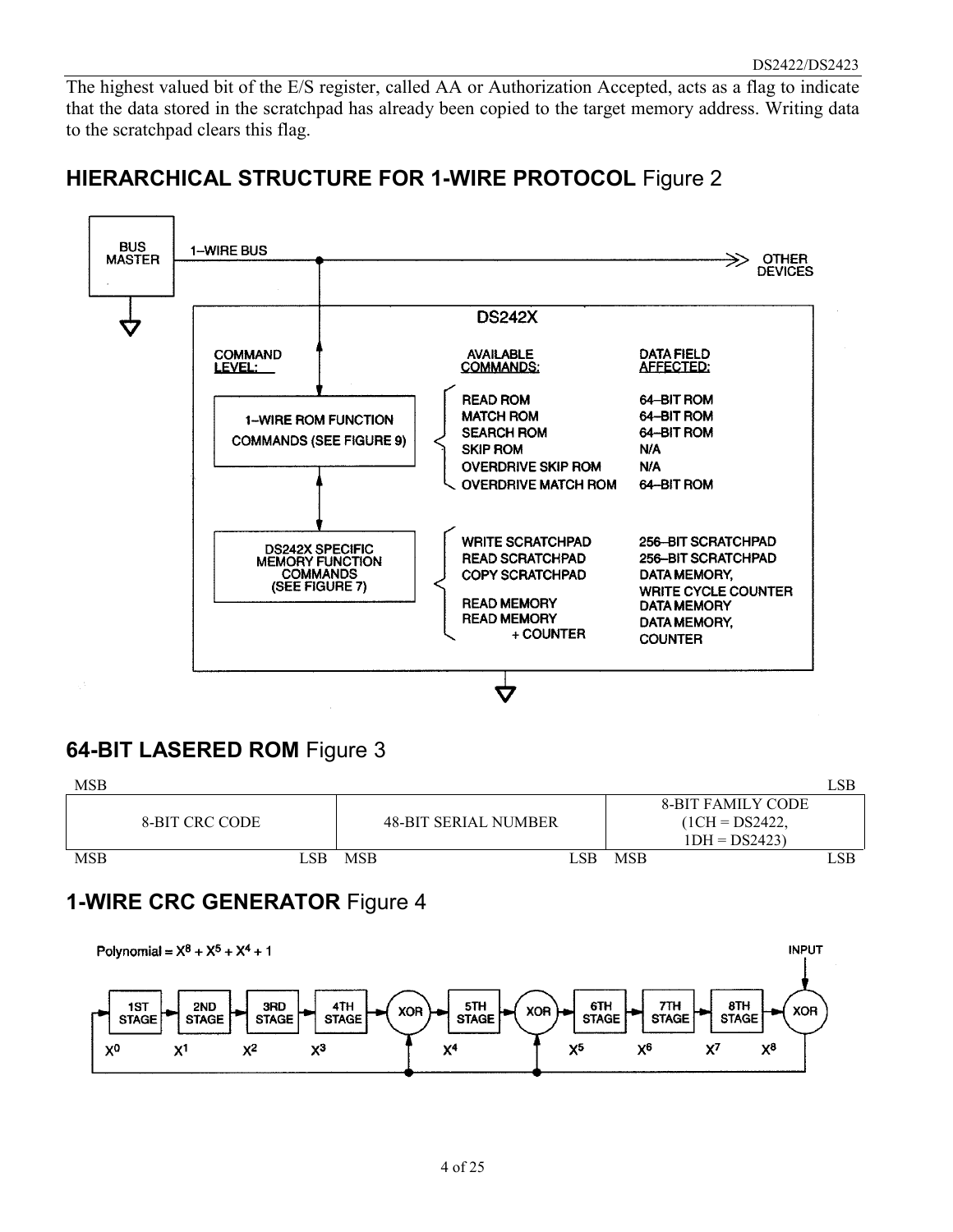#### **WRITING WITH VERIFICATION**

To write data to the DS242X, the scratchpad has to be used as intermediate storage. First the master issues the Write Scratchpad command to specify the desired target address, followed by the data to be written to the scratchpad. Under certain conditions (see Write Scratchpad command) the master will receive an inverted CRC16 of the command, address and data at the end of the Write Scratchpad command sequence. Knowing this CRC value, the master can compare it to the value it has calculated itself to decide if the communication was successful and proceed to the Copy Scratchpad command. If the master could not receive the CRC16, it has to send the Read Scratchpad command to read back the scratchpad to verify data integrity. As preamble to the scratchpad data, the DS242X repeats the target address TA1 and TA2 and sends the contents of the E/S register. If the PF flag is set, data did not arrive correctly in the scratchpad. The master does not need to continue reading; it can start a new trial to write data to the scratchpad. Similarly, a set AA flag indicates that the Write command was not recognized by the device. If everything went correctly, both flags are cleared and the ending offset indicates the address of the last byte written to the scratchpad. Now the master can continue reading and verifying every data byte. After the master has verified the data, it has to send the Copy Scratchpad command. This command must be followed exactly by the data of the three address registers TA1, TA2 and E/S. The master may obtain the contents of these registers by reading the scratchpad or derive it from the target address and the amount of data to be written. As soon as the DS242X has received these bytes correctly, it will copy the data to the requested location beginning at the target address.

#### **MEMORY FUNCTION COMMANDS**

The Memory Function Flow Chart (Figure 7) describes the protocols necessary for accessing the memory. An example follows the flowchart. The communication between master and DS242X takes place either at regular speed (default,  $OD = 0$ ) or at Overdrive speed ( $OD = 1$ ). If not explicitly set into the Overdrive mode the DS242X assumes regular speed.

#### **Write Scratchpad Command [0FH]**

After issuing the Write Scratchpad command, the master must first provide the 2-byte target address, followed by the data to be written to the scratchpad. The data will be written to the scratchpad starting at the byte offset (T4:T0). The ending offset (E4: E0) will be the byte offset at which the master stops writing data. Only full data bytes are accepted. If the last data byte is incomplete its content will be ignored and the partial byte flag PF will be set.

When executing the Write Scratchpad command the CRC generator inside the DS242X (see Figure 12) calculates a CRC over the entire data stream, starting at the command code and ending at the last data byte sent by the master. This CRC is generated using the CRC16 polynomial by first clearing the CRC generator and then shifting in the command code (0FH) of the Write Scratchpad command, the Target Addresses TA1 and TA2 as supplied by the master and all the data bytes. The master may end the Write Scratchpad command at any time. However, if the ending offset is 11111b, the master may send 16 read time slots and will receive the CRC generated by the DS242X.

The memory address range of the DS2422 is 0000H to 007FH and 0000H to 01FFH for the DS2423, respectively. If the bus master sends a target address higher than this, the internal circuitry of the chip will set the nine (DS2422) or seven (DS2423) most significant address bits to 0 as they are shifted into the internal address register. The Read Scratchpad command will reveal the target address as it will be used by the DS242X. The master will identify such address modifications by comparing the target address read back to the target address transmitted. If the master does not read the scratchpad, a subsequent Copy Scratchpad command will not work since the most significant bits of the target address the master sends will not match the value the DS242X expects.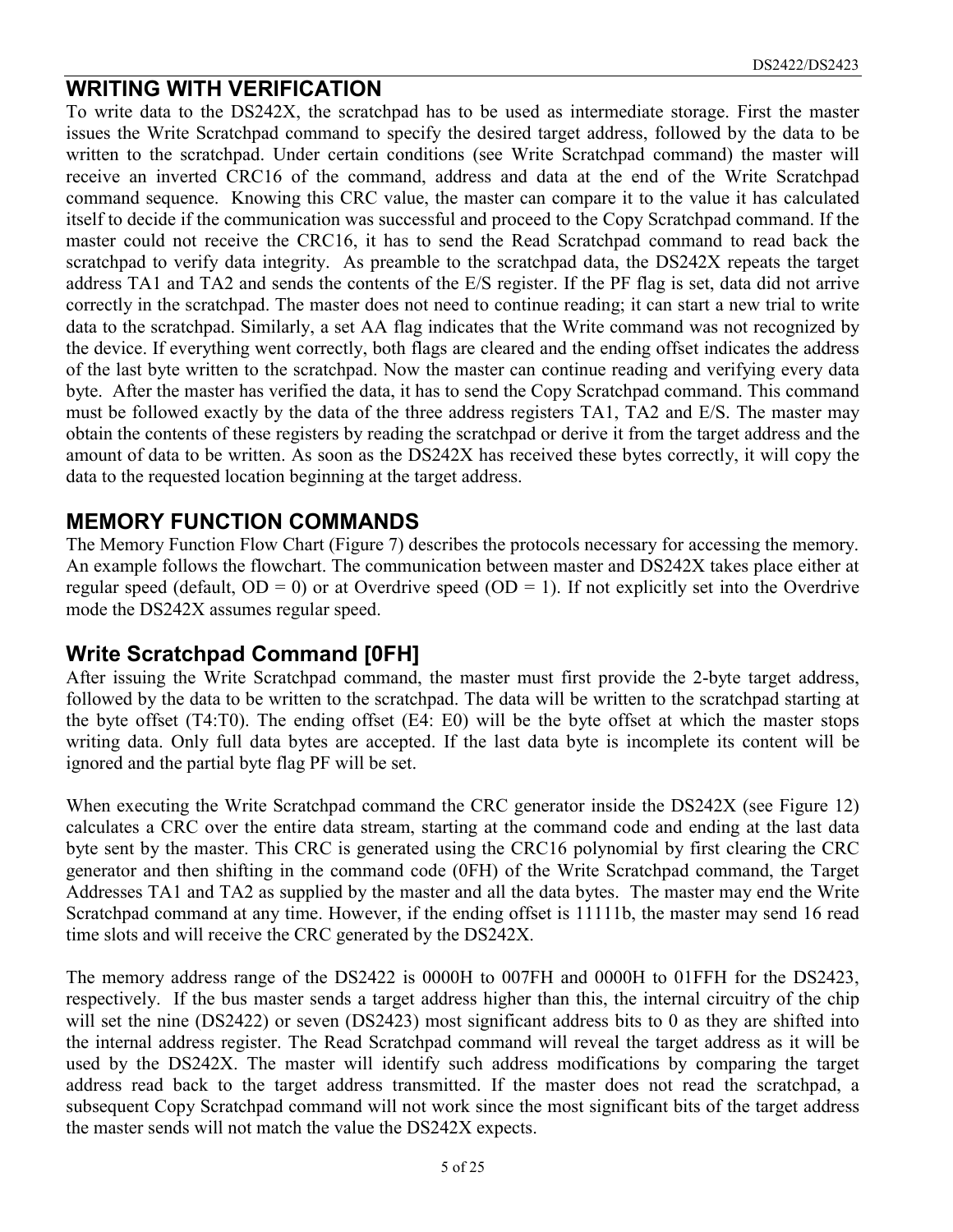### **Read Scratchpad Command [AAH]**

This command is used to verify scratchpad data and target address. After issuing the Read Scratchpad command, the master begins reading. The first 2 bytes will be the target address. The next byte will be the ending offset/data status byte (E/S) followed by the scratchpad data beginning at the byte offset (T4: T0). The master may read data until the end of the scratchpad after which the data read will be all logic 1s.

## **Copy Scratchpad [5AH]**

This command is used to copy data from the scratchpad to memory. After issuing the Copy Scratchpad command, the master must provide a 3-byte authorization pattern which can be obtained by reading the scratchpad for verification. This pattern must exactly match the data contained in the three address registers (TA1, TA2, E/S, in that order). If the pattern matches, the AA (Authorization Accepted) flag will be set and the copy will begin. A pattern of alternating 1s and 0s will be transmitted after the data has been copied until a Reset Pulse is issued by the master. Any attempt to reset the part will be ignored while the copy is in progress. Copy typically takes 30µs. The data to be copied is determined by the three address registers. The scratchpad data from the beginning offset through the ending offset will be copied to memory, starting at the target address. Anywhere from 1 to 32 bytes may be copied to memory with this command. The AA flag will be cleared only by executing a Write Scratchpad command.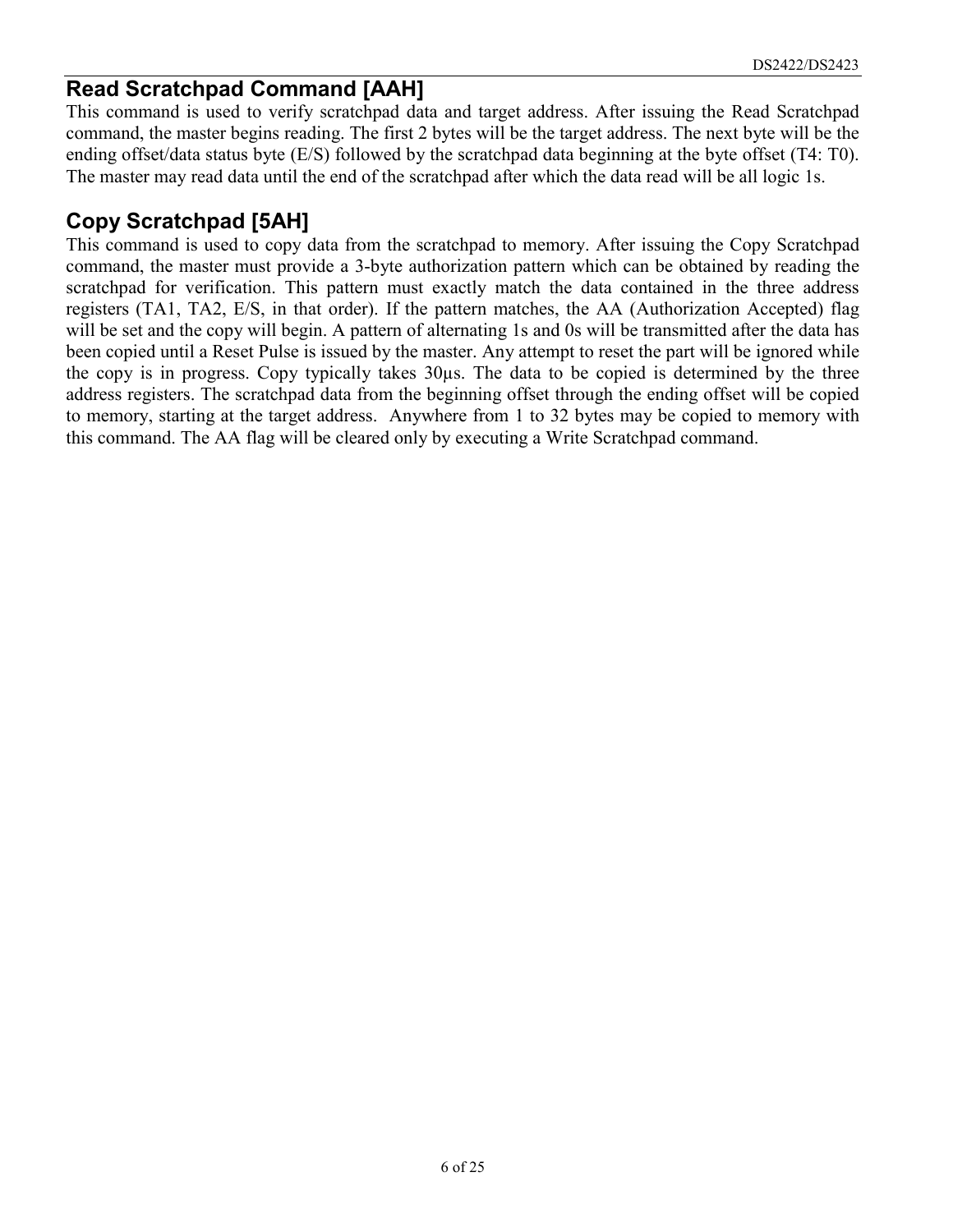## **DS242X MEMORY MAP Figure 5**



|                                                                                                                        |                  | <b>DS2422</b>              | <b>DS2423</b>               |  |
|------------------------------------------------------------------------------------------------------------------------|------------------|----------------------------|-----------------------------|--|
| NON-MEMORY MAPPED<br><b>PAGE ASSOCIATED</b><br><b>COUNTERS (ACCESSIBLE</b><br>THROUGH A SPECIAL READ<br><b>COMMAND</b> | <b>COUNTER 1</b> | <b>WRITE CYCLES PAGE 1</b> | <b>WRITE CYCLES PAGE 12</b> |  |
|                                                                                                                        | <b>COUNTER 2</b> | <b>INPUT A (PAGE 2)</b>    | <b>WRITE CYCLES PAGE 13</b> |  |
|                                                                                                                        | <b>COUNTER 3</b> | <b>INPUT B (PAGE 3)</b>    | INPUT A (PAGE 14)           |  |
|                                                                                                                        | <b>COUNTER 4</b> | (N/A)                      | <b>INPUT B (PAGE 15)</b>    |  |

## **ADDRESS REGISTERS** Figure 6



1) THIS BIT WILL ALWAYS BE 0.

### **Read Memory [F0H]**

The read memory command may be used to read the entire memory. After issuing the command, the master must provide the 2-byte target address. After the two bytes, the master reads data beginning from the target address and may continue until the end of memory, at which point logic 1s will be read. It is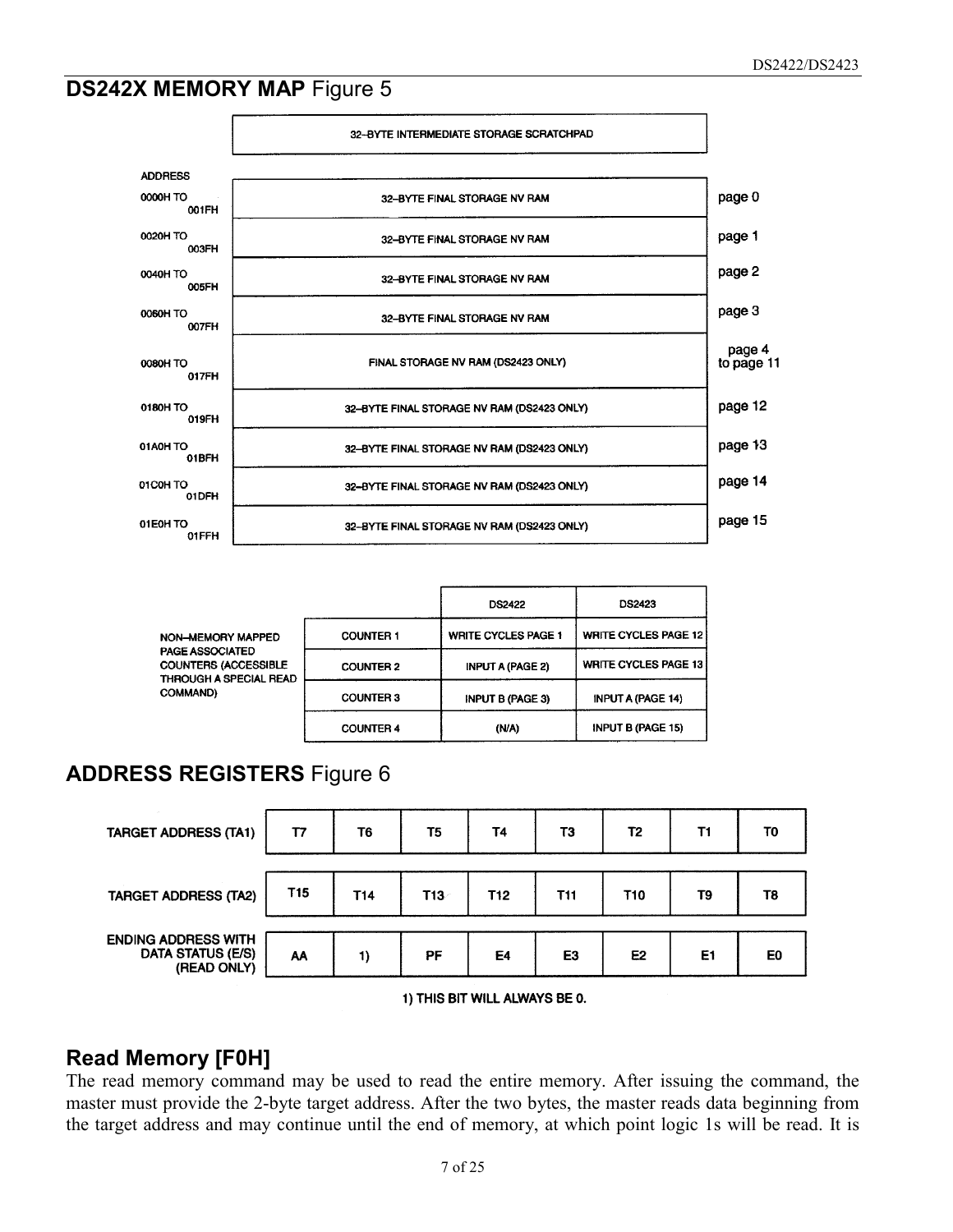important to realize that the target address registers will contain the address provided. The ending offset/data status byte is unaffected.

The hardware of the DS242X provides a means to accomplish error-free writing to the memory section. To safeguard reading data in the 1-Wire environment and to simultaneously speed up data transfers, it is recommended to packetize data into data packets of the size of one memory page each. Such a packet would typically store a 16-bit CRC with each page of data to ensure rapid, error-free data transfers that eliminate having to read a page multiple times to determine if the received data is correct or not. (See the *Book of DS19xx iButton Standards*, Chapter 7 for the recommended file structure.)

## **Read Memory + Counter [A5H]**

The Read Memory + Counter command is used to read memory data together with the write cycle counter or externally triggered counter associated with the addressed page of data memory. The additional information is transmitted by the DS242X as the end of a memory page is encountered. Following the current value of the counter the DS242X transmits 32 0-bits and a 16-bit CRC generated by the DS242X.

After having sent the command code of the Read Memory + Counter command, the bus master sends a two-byte address (TA1 = (T7:T0), TA2 = (T15:T8)) that indicates a starting byte location within the data field. With the subsequent read data time slots the master receives data from the DS242X starting at the initial address and continuing until the end of a 32-byte page is reached. At that point the bus master will send 80 additional read data time slots and receive the contents of the 32-bit counter associated with the addressed page, 32 0-bits and a 16-bit CRC. With subsequent read data time slots the master will receive data starting at the beginning of the next page followed by the contents of the counter associated with the page, 0-bits and CRC for that page. This sequence will continue until the final page and its accompanying data is read by the bus master. When applying the Read Memory + Counter command to a page that does not have a counter associated, the master will read FFFFFFFFH instead of a valid count.

With the initial pass through the Read Memory + Counter flow chart the 16-bit CRC value is the result of shifting the command byte into the cleared CRC generator, followed by the two address bytes, the contents of the data memory, the counter and the 0-bits. Subsequent passes through the Read Memory + Counter flow chart will generate a 16-bit CRC that is the result of clearing the CRC generator and then shifting in the contents of the data memory page, its associated counter and 0-bits. After the 16-bit CRC of the last page is read, the bus master will receive logical 1s from the DS242X until a Reset Pulse is issued. The Read Memory + Counter command sequence can be ended at any point by issuing a Reset Pulse.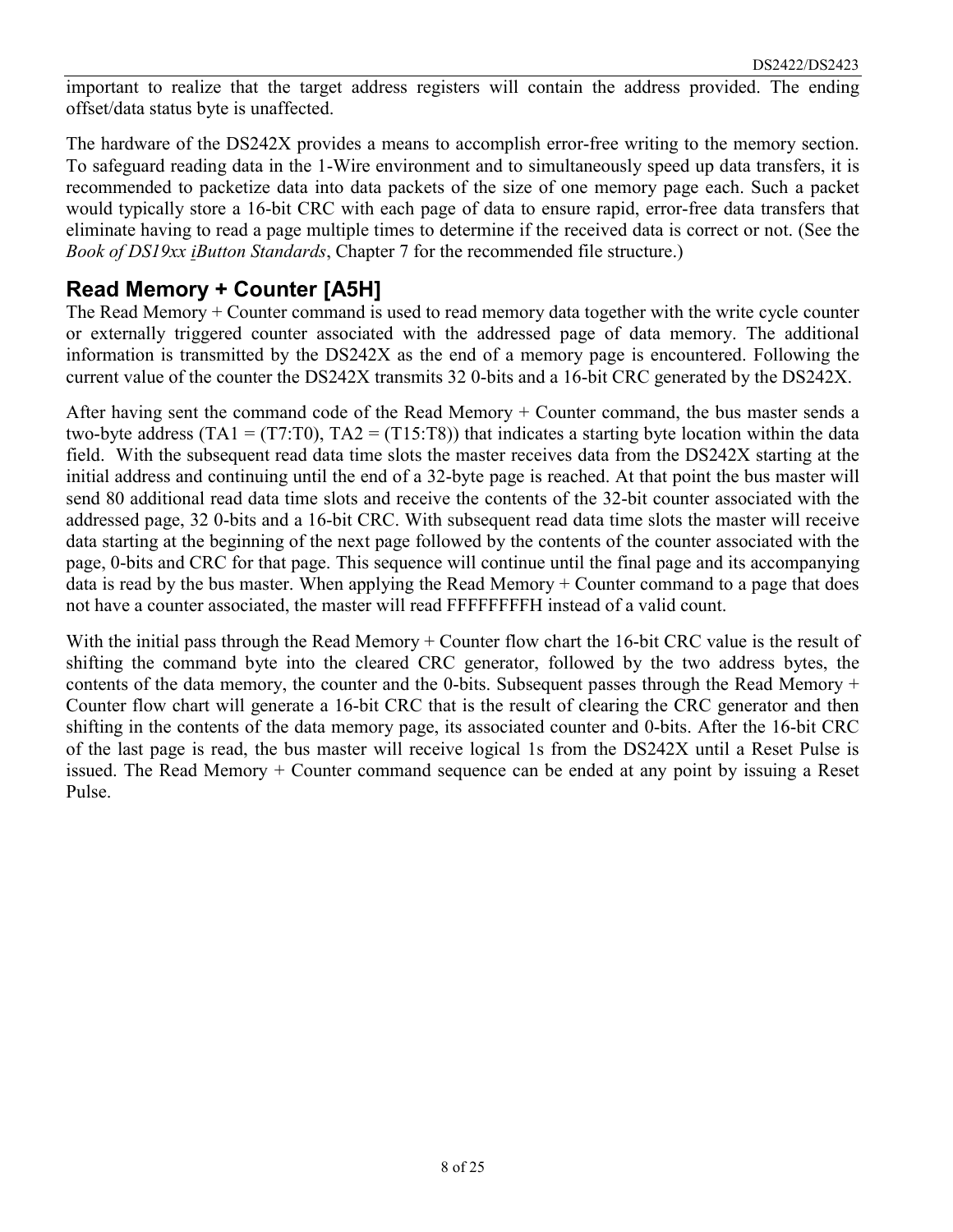## **MEMORY FUNCTION FLOW CHART Figure 7**

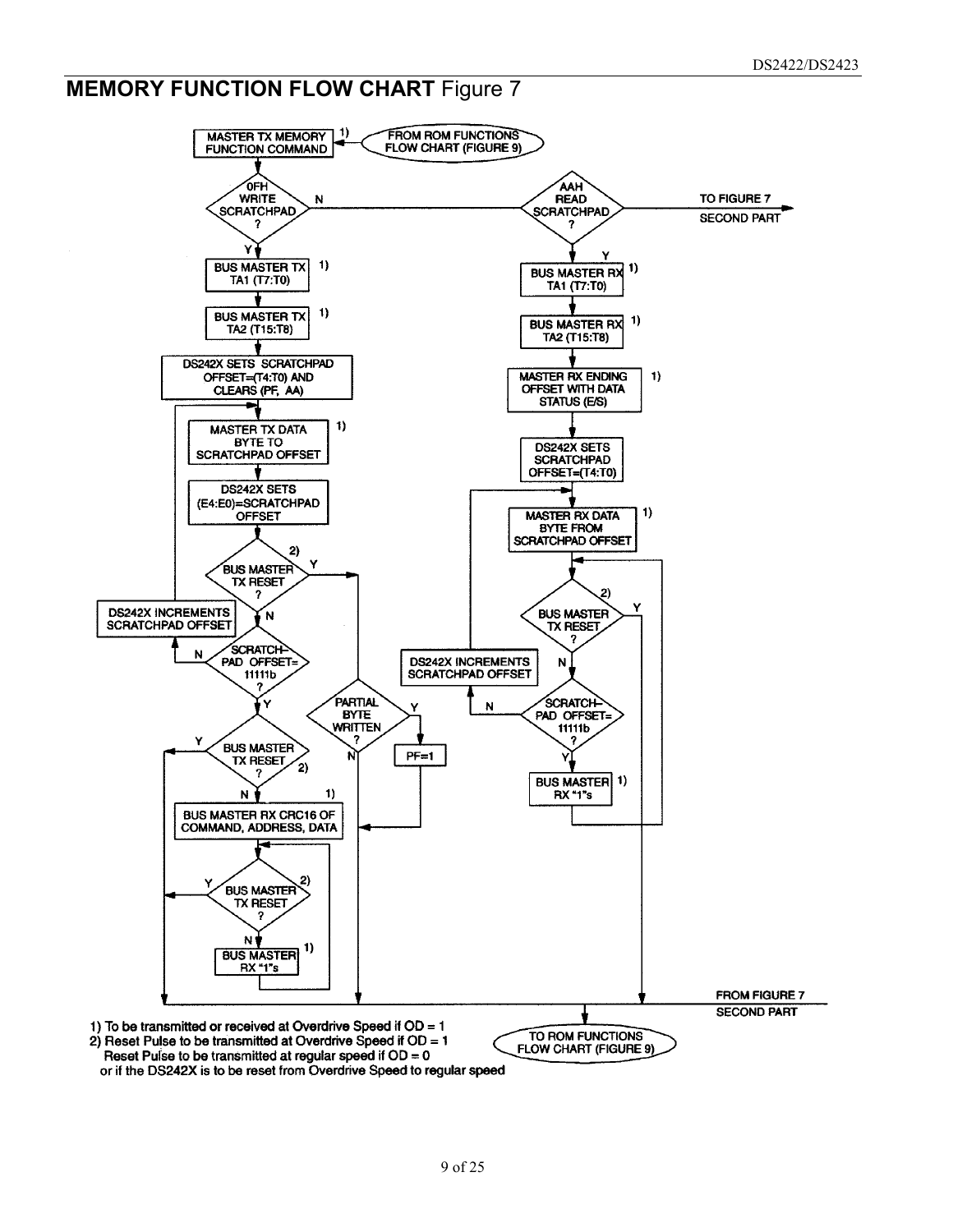## **MEMORY FUNCTION FLOW CHART Figure 7 cont'd**



or if the DS242X is to be reset from Overdrive Speed to regular speed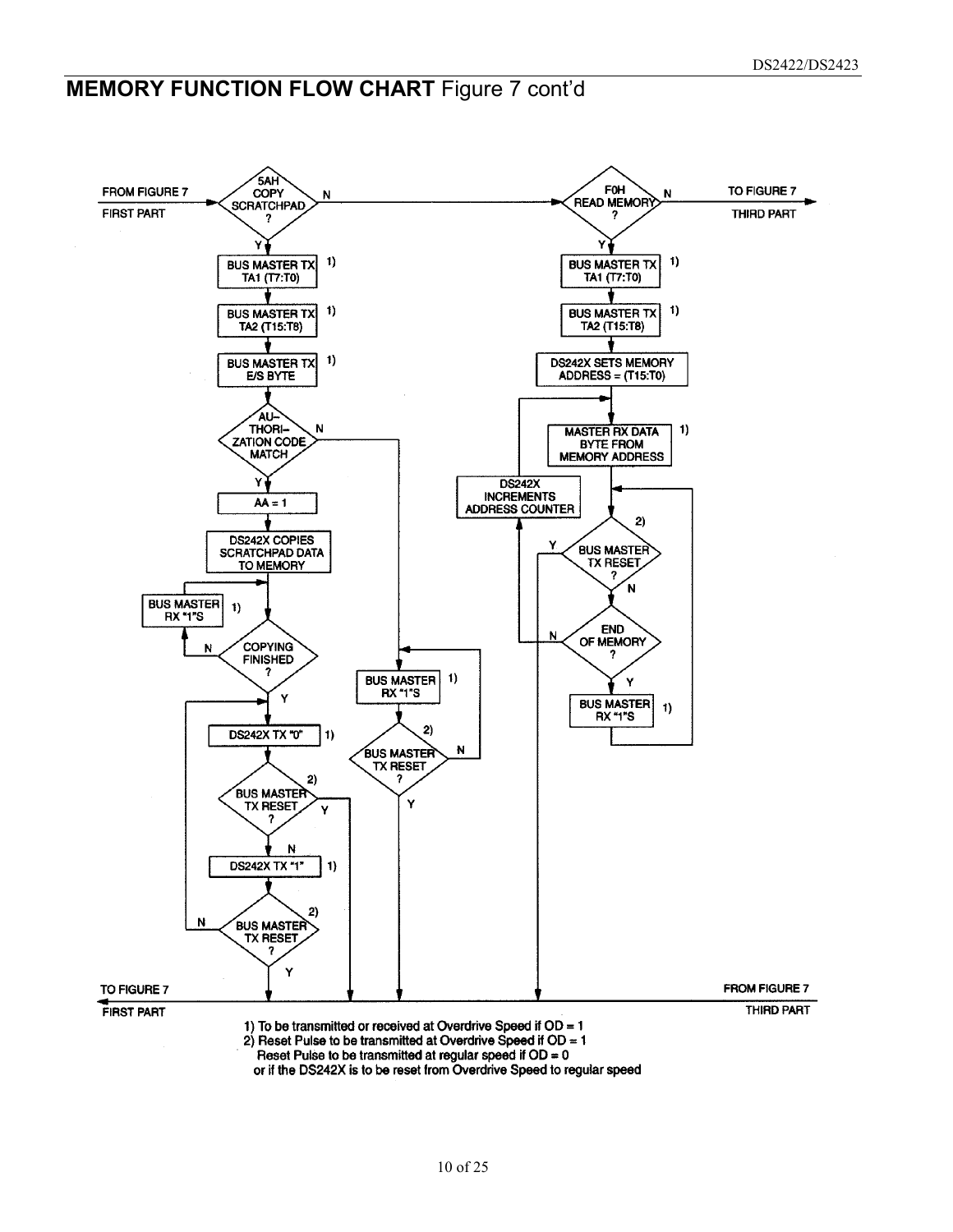## **MEMORY FUNCTION FLOW CHART Figure 7 cont'd**



1) To be transmitted or received at Overdrive Speed if  $OD = 1$ 

2) Reset Pulse to be transmitted at Overdrive Speed if  $OD = 1$ 

Reset Pulse to be transmitted at reqular speed if  $OD = 0$ 

or if the DS242X is to be reset from Overdrive Speed to regular speed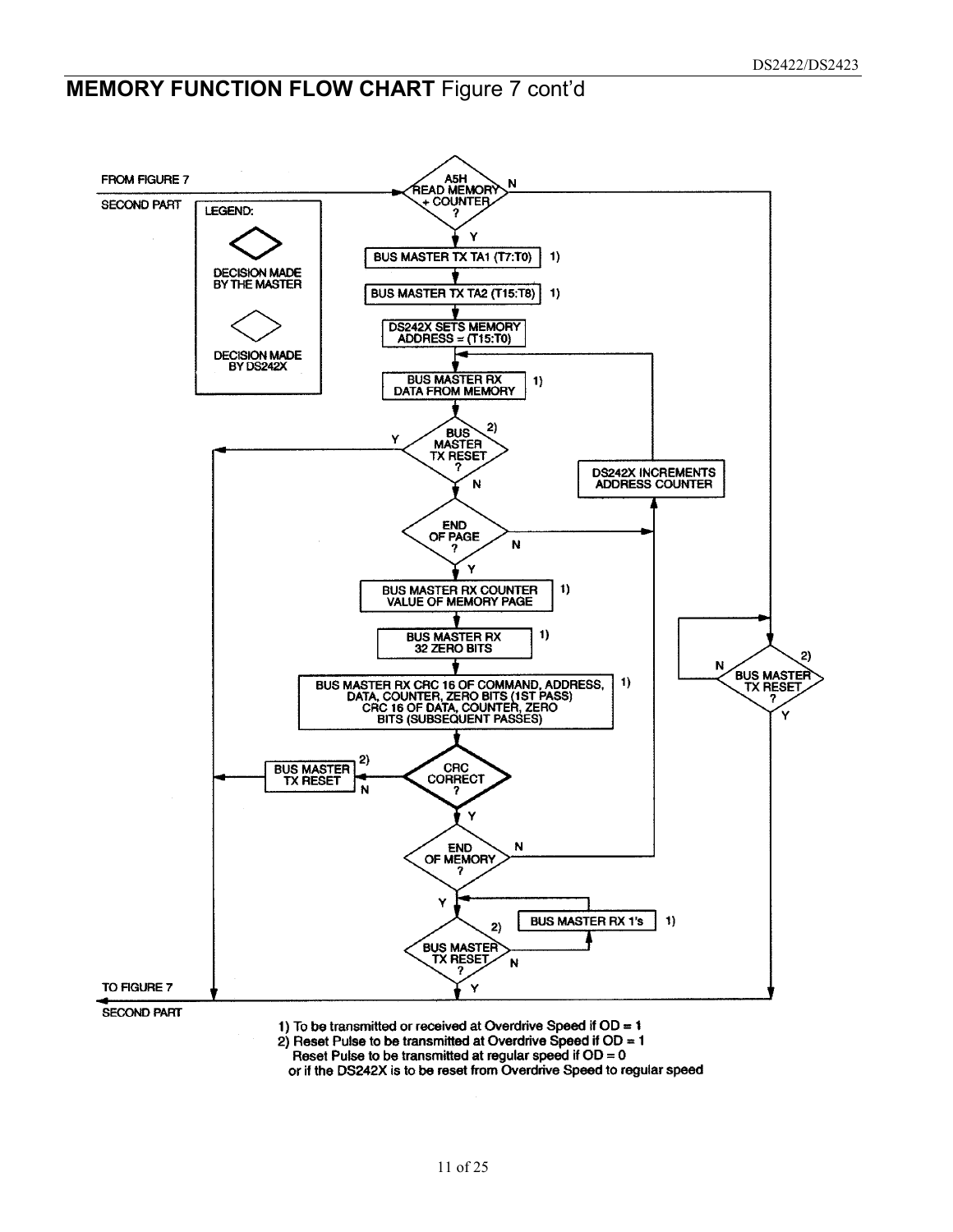## **MEMORY FUNCTION EXAMPLE (DS2423)**

Example: Write two data bytes to memory location 0026 and 0027. Read entire memory.

| <b>MASTER MODE</b> | <b>DATA (LSB FIRST)</b> | <b>COMMENTS</b>                              |  |  |  |  |
|--------------------|-------------------------|----------------------------------------------|--|--|--|--|
| <b>TX</b>          | Reset                   | Reset pulse $(480-960 \,\mu s)$              |  |  |  |  |
| <b>RX</b>          | Presence                | Presence pulse                               |  |  |  |  |
| <b>TX</b>          | CCh                     | Issue "skip ROM" command                     |  |  |  |  |
| $\overline{TX}$    | 0Fh                     | Issue "write scratchpad" command             |  |  |  |  |
| <b>TX</b>          | 26h                     | TA1, beginning offset=26h                    |  |  |  |  |
| <b>TX</b>          | 00h                     | TA2, address=0026h                           |  |  |  |  |
| <b>TX</b>          | $<$ 2 data bytes $>$    | Write 2 bytes of data to scratchpad          |  |  |  |  |
| <b>TX</b>          | Reset                   | Reset pulse                                  |  |  |  |  |
| <b>RX</b>          | Presence                | Presence pulse                               |  |  |  |  |
| <b>TX</b>          | CCh                     | Issue "skip ROM" command                     |  |  |  |  |
| <b>TX</b>          | AAh                     | Issue "read scratchpad" command              |  |  |  |  |
| <b>RX</b>          | 26h                     | Read TA1, beginning offset=26h               |  |  |  |  |
| <b>RX</b>          | 00h                     | Read TA2, address=0026h                      |  |  |  |  |
| <b>RX</b>          | 07h                     | Read E/S, ending offset=7h, flags=0h         |  |  |  |  |
| <b>RX</b>          | $<$ 2 data bytes $>$    | Read scratchpad data and verify              |  |  |  |  |
| <b>TX</b>          | Reset                   | Reset pulse                                  |  |  |  |  |
| <b>RX</b>          | Presence                | Presence pulse                               |  |  |  |  |
| <b>TX</b>          | CCh                     | Issue "skip ROM" command                     |  |  |  |  |
| <b>TX</b>          | 5Ah                     | Issue "copy scratchpad" command              |  |  |  |  |
| <b>TX</b>          | 26h                     | TA1                                          |  |  |  |  |
| <b>TX</b>          | 00h                     | TA <sub>2</sub><br><b>AUTHORIZATION CODE</b> |  |  |  |  |
| <b>TX</b>          | 07h                     | E/S                                          |  |  |  |  |
| <b>TX</b>          | Reset                   | Reset pulse                                  |  |  |  |  |
| <b>RX</b>          | Presence                | Presence pulse                               |  |  |  |  |
| <b>TX</b>          | CCh                     | Issue "skip ROM" command                     |  |  |  |  |
| <b>TX</b>          | F <sub>0</sub> h        | Issue "read memory" command                  |  |  |  |  |
| <b>TX</b>          | 00 <sub>h</sub>         | TA1, beginning offset=0                      |  |  |  |  |
| <b>TX</b>          | 00h                     | TA2, address=0000h                           |  |  |  |  |
| <b>RX</b>          | $<$ 512 bytes $>$       | Read entire memory                           |  |  |  |  |
| <b>TX</b>          | Reset                   | Reset pulse                                  |  |  |  |  |
| <b>RX</b>          | Presence                | Presence pulse, done                         |  |  |  |  |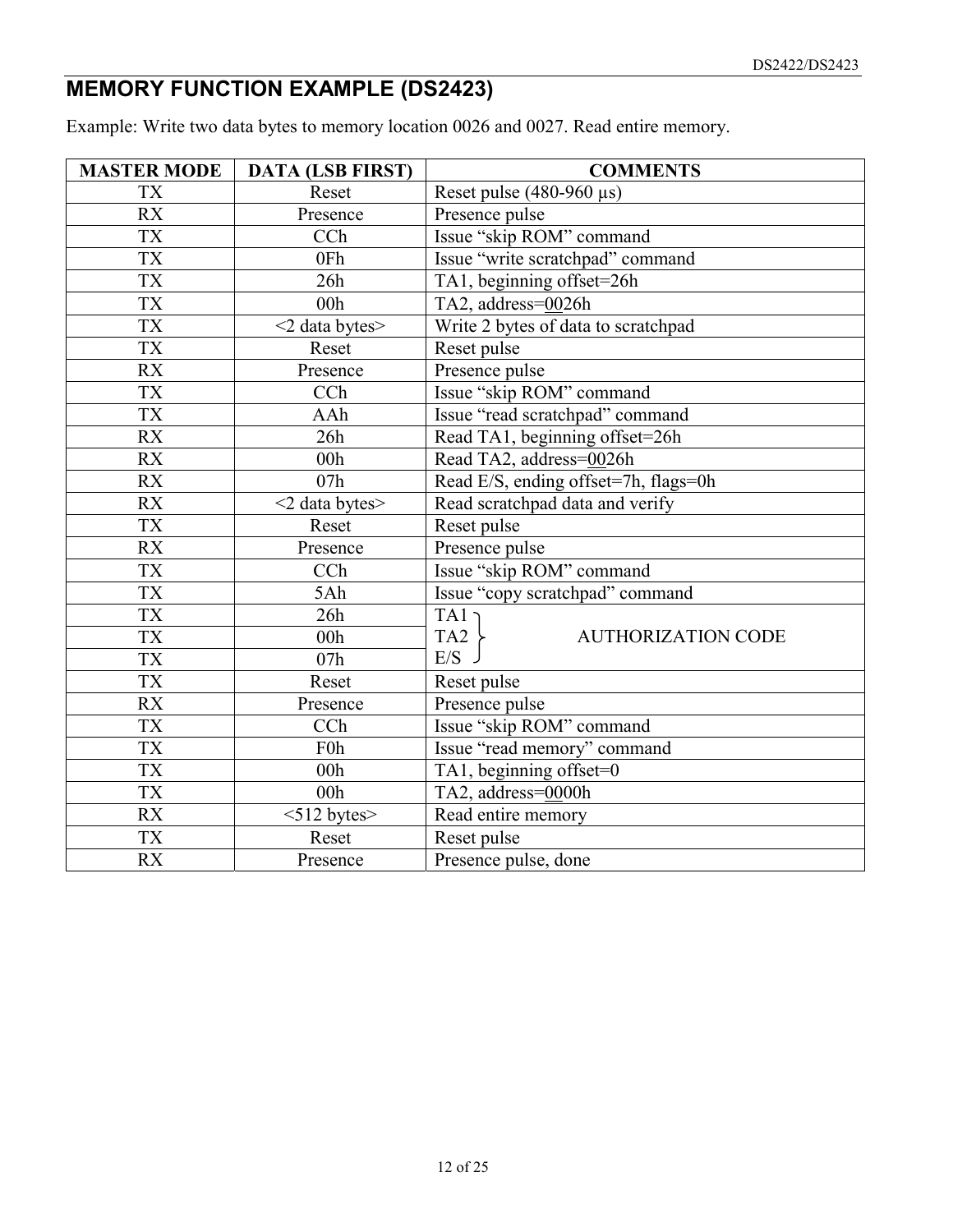## **MEMORY FUNCTION EXAMPLE (DS2423)**

Read page 14 and counts of Input A. Rewrite page 14 with 32 bytes. Read Memory + Counter, Write Scratchpad, Copy Scratchpad.

| <b>MASTER MODE</b> | <b>DATA (LSB FIRST)</b> | <b>COMMENTS</b>                              |  |  |  |  |  |
|--------------------|-------------------------|----------------------------------------------|--|--|--|--|--|
| <b>TX</b>          | Reset                   | Reset pulse $(480-960 \,\mu s)$              |  |  |  |  |  |
| <b>RX</b>          | Presence                | Presence pulse                               |  |  |  |  |  |
| <b>TX</b>          | CCh                     | Issue "skip ROM" command                     |  |  |  |  |  |
| <b>TX</b>          | A5h                     | Issue "read memory + counter" command        |  |  |  |  |  |
| <b>TX</b>          | C <sub>0</sub>          | TA1, beginning offset=C0h                    |  |  |  |  |  |
| <b>TX</b>          | 01 <sub>h</sub>         | TA2, address=01C0h                           |  |  |  |  |  |
| <b>RX</b>          | <32 data bytes>         | Read 32 bytes of data                        |  |  |  |  |  |
| <b>RX</b>          | <4 data bytes>          | Read Counts of Input A                       |  |  |  |  |  |
| <b>RX</b>          | <4 data bytes>          | Read 32 Zero Bits                            |  |  |  |  |  |
| <b>RX</b>          | $<$ 2 data bytes $>$    | Read (inverted) CRC16                        |  |  |  |  |  |
| <b>TX</b>          | Reset                   | Reset pulse                                  |  |  |  |  |  |
| <b>RX</b>          | Presence                | Presence pulse                               |  |  |  |  |  |
| TX                 | CCh                     | Issue "skip ROM" command                     |  |  |  |  |  |
| <b>TX</b>          | 0Fh                     | Issue "write scratchpad" command             |  |  |  |  |  |
| <b>TX</b>          | $C0$ h                  | TA1, beginning offset=C0h                    |  |  |  |  |  |
| <b>TX</b>          | 01h                     | TA2, address=01C0h                           |  |  |  |  |  |
| TX                 | $<$ 32 data bytes $>$   | Read 32 bytes of data to scratchpad          |  |  |  |  |  |
| <b>RX</b>          | $<$ 2 data bytes $>$    | Read (inverted) CRC16                        |  |  |  |  |  |
| <b>TX</b>          | Reset                   | Reset pulse                                  |  |  |  |  |  |
| <b>RX</b>          | Presence                | Presence pulse                               |  |  |  |  |  |
| <b>TX</b>          | CCh                     | Issue "skip ROM" command                     |  |  |  |  |  |
| <b>TX</b>          | 5Ah                     | Issue "copy scratchpad" command              |  |  |  |  |  |
| <b>TX</b>          | C <sub>0</sub> h        | TA1                                          |  |  |  |  |  |
| <b>TX</b>          | 01 <sub>h</sub>         | TA <sub>2</sub><br><b>AUTHORIZATION CODE</b> |  |  |  |  |  |
| <b>TX</b>          | 1Fh                     | E/S                                          |  |  |  |  |  |
| <b>RX</b>          | <1 data byte>           | Read Copy Scratchpad response                |  |  |  |  |  |
| <b>TX</b>          | Reset                   | Reset pulse                                  |  |  |  |  |  |
| <b>RX</b>          | Presence                | Presence pulse, done                         |  |  |  |  |  |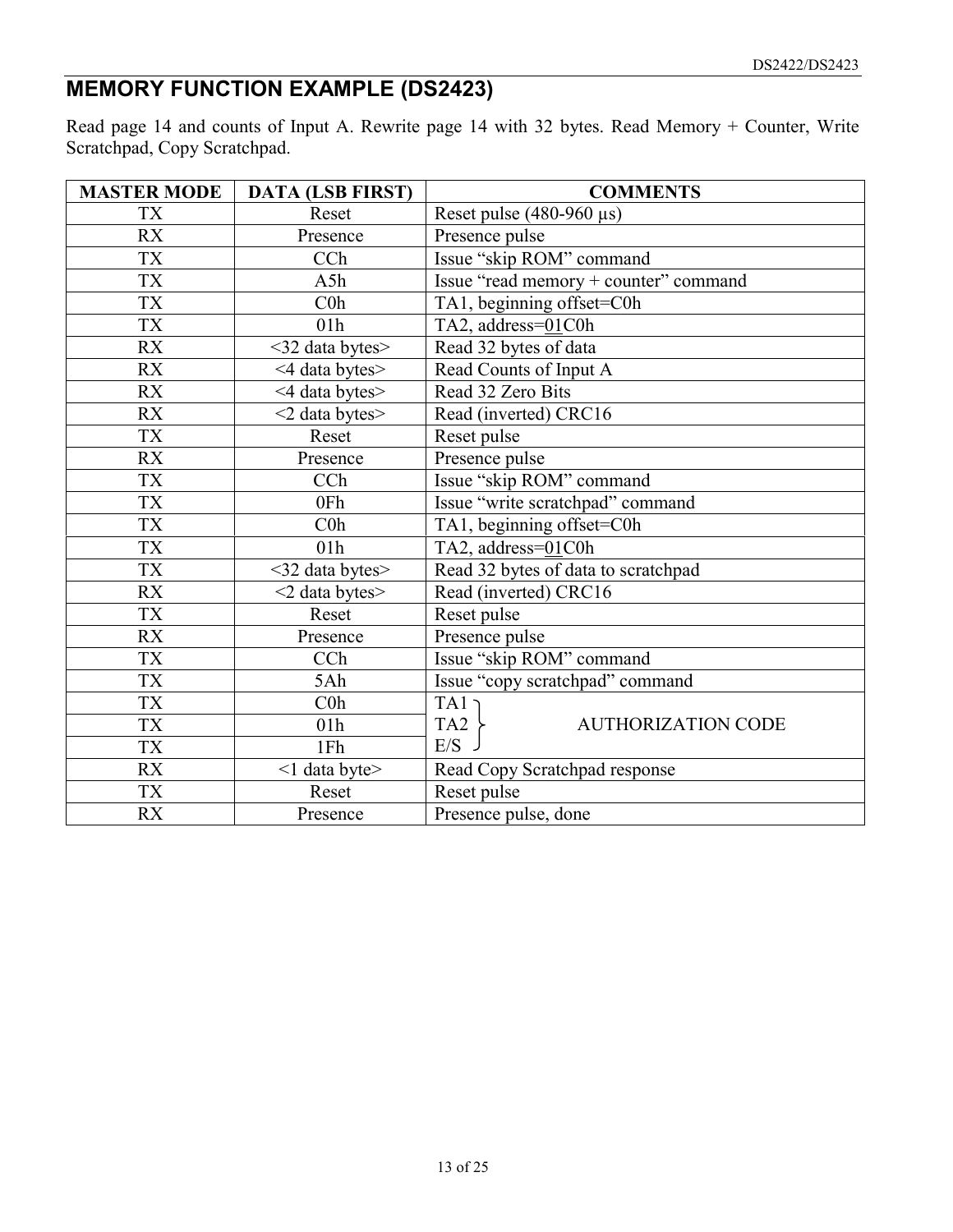## **HARDWARE CONFIGURATION** Figure 8



Note: Depending on the 1-Wire communication speed and the bus load characteristics, the optimal pullup resistor ( $R_{PI}$ ) value will be in the 1.5k $\Omega$  to 5k $\Omega$  range.

#### **1-WIRE BUS SYSTEM**

The 1-Wire bus is a system which has a single bus master and one or more slaves. In all instances the DS242X is a slave device. The bus master is typically a microcontroller. The discussion of this bus system is broken down into three topics: hardware configuration, transaction sequence, and 1-Wire signaling (signal types and timing). A 1-Wire protocol defines bus transactions in terms of the bus state during specific time slots that are initiated on the falling edge of sync pulses from the bus master. For a more detailed protocol description, refer to Chapter 4 of the *Book of DS19xx iButton Standards*.

#### **HARDWARE CONFIGURATION**

The 1-Wire bus has only a single line by definition; it is important that each device on the bus be able to drive it at the appropriate time. To facilitate this, each device attached to the 1-Wire bus must have opendrain or 3-state outputs. The 1-Wire port of the DS242X is open drain with an internal circuit equivalent to that shown in Figure 8. A multidrop bus consists of a 1-Wire bus with multiple slaves attached. At regular speed the 1-Wire bus has a maximum data rate of 16.3kbits per second. The speed can be boosted to 142kbits per second by activating the Overdrive mode. The 1-Wire bus requires a pullup resistor of approximately 5k $\Omega$ . The 1-Wire bus requires a pullup resistor range of 1.5k $\Omega$  to 5k $\Omega$ , depending on the bus load characteristics.

The idle state for the 1-Wire bus is high. If for any reason a transaction needs to be suspended, the bus MUST be left in the idle state if the transaction is to resume. If this does not occur and the bus is left low for more than 16µs (Overdrive speed) or more than 120µs (regular speed), one or more devices on the bus may be reset.

### **TRANSACTION SEQUENCE**

The protocol for accessing the DS242X via the 1-Wire port is as follows:

- **Initialization**
- ROM Function Command
- Memory Function Command
- Transaction/Data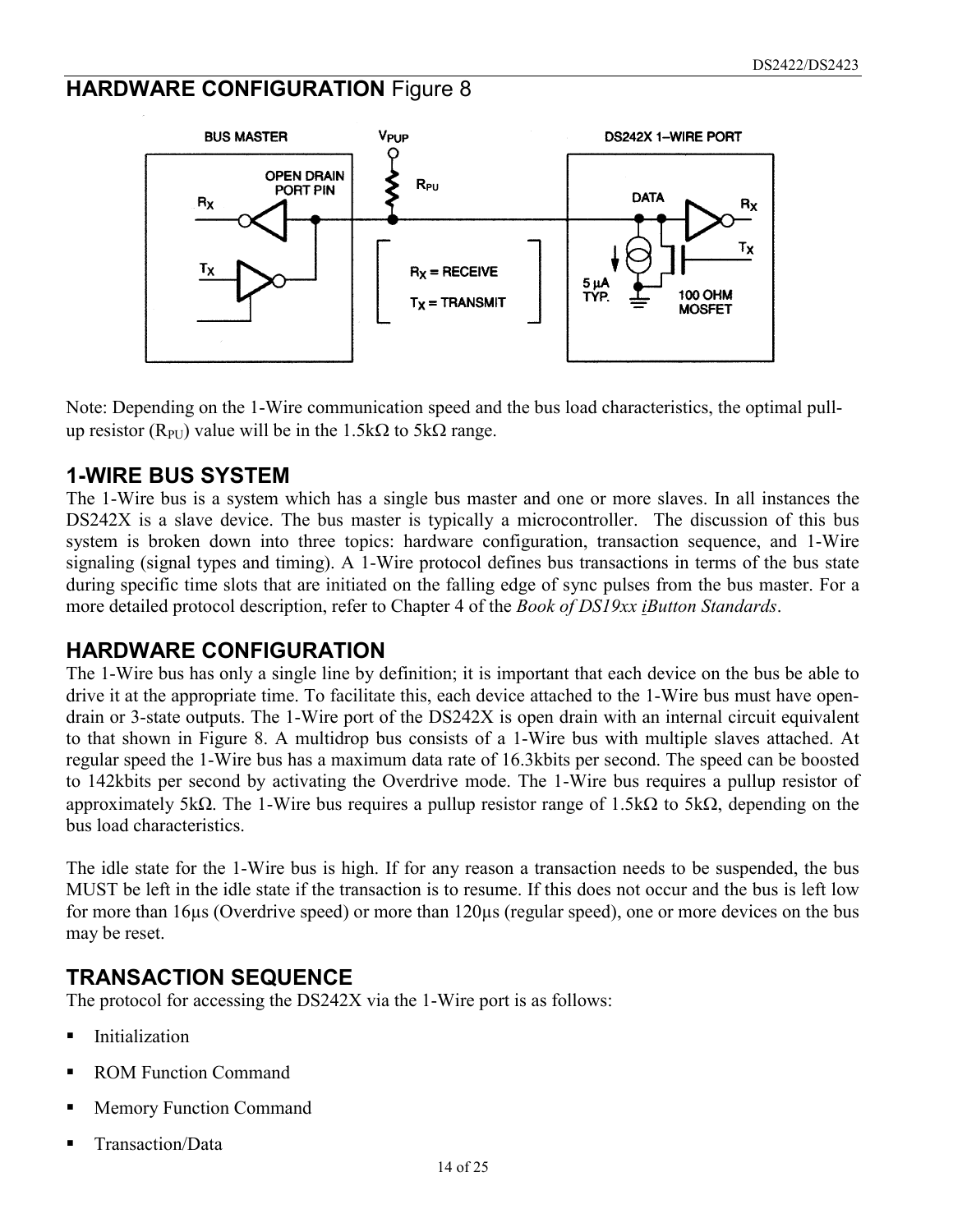#### **INITIALIZATION**

All transactions on the 1-Wire bus begin with an initialization sequence. The initialization sequence consists of a Reset Pulse transmitted by the bus master followed by Presence Pulse(s) transmitted by the slave(s).

The Presence Pulse lets the bus master know that the DS242X is on the bus and is ready to operate. For more details, see the 1-Wire Signaling section.

#### **ROM FUNCTION COMMANDS**

Once the bus master has detected a presence, it can issue one of the six ROM function commands. All ROM function commands are 8 bits long. A list of these commands follows (refer to flowchart in Figure 9):

#### **Read ROM [33H]**

This command allows the bus master to read the DS242X's 8-bit family code, unique 48-bit serial number, and 8-bit CRC. This command can only be used if there is a single DS242X on the bus. If more than one slave is present on the bus, a data collision will occur when all slaves try to transmit at the same time (open drain will produce a wired-AND result). The resultant family code and 48-bit serial number will result in a mismatch of the CRC.

#### **Match ROM [55H]**

The match ROM command, followed by a 64-bit ROM sequence, allows the bus master to address a specific DS242X on a multidrop bus. Only the DS242X that exactly matches the 64-bit ROM sequence will respond to the following memory function command. All slaves that do not match the 64-bit ROM sequence will wait for a Reset Pulse. This command can be used with a single or multiple devices on the bus.

### **Skip ROM [CCH]**

This command can save time in a single-drop bus system by allowing the bus master to access the memory functions without providing the 64-bit ROM code. If more than one slave is present on the bus and a read command is issued following the Skip ROM command, data collision will occur on the bus as multiple slaves transmit simultaneously (open drain pulldowns will produce a wired-AND result).

### **Search ROM [F0H]**

When a system is initially brought up, the bus master might not know the number of devices on the 1- Wire bus or their 64-bit ROM codes. The search ROM command allows the bus master to use a process of elimination to identify the 64-bit ROM codes of all slave devices on the bus. The search ROM process is the repetition of a simple, three-step routine: read a bit, read the complement of the bit, then write the desired value of that bit. The bus master performs this simple, three-step routine on each bit of the ROM. After one complete pass, the bus master knows the contents of the ROM in one device. The remaining number of devices and their ROM codes may be identified by additional passes. See Chapter 5 of the *Book of DS19xx iButton Standards* for a comprehensive discussion of a search ROM, including an actual example.

### **Overdrive Skip ROM [3CH]**

On a single-drop bus this command can save time by allowing the bus master to access the memory functions without providing the 64-bit ROM code. Unlike the normal Skip ROM command the Overdrive Skip ROM sets the DS242X in the Overdrive mode (OD = 1). All communication following this command has to occur at Overdrive speed until a Reset Pulse of minimum 480µs duration resets all devices on the bus to regular speed  $(OD = 0)$ .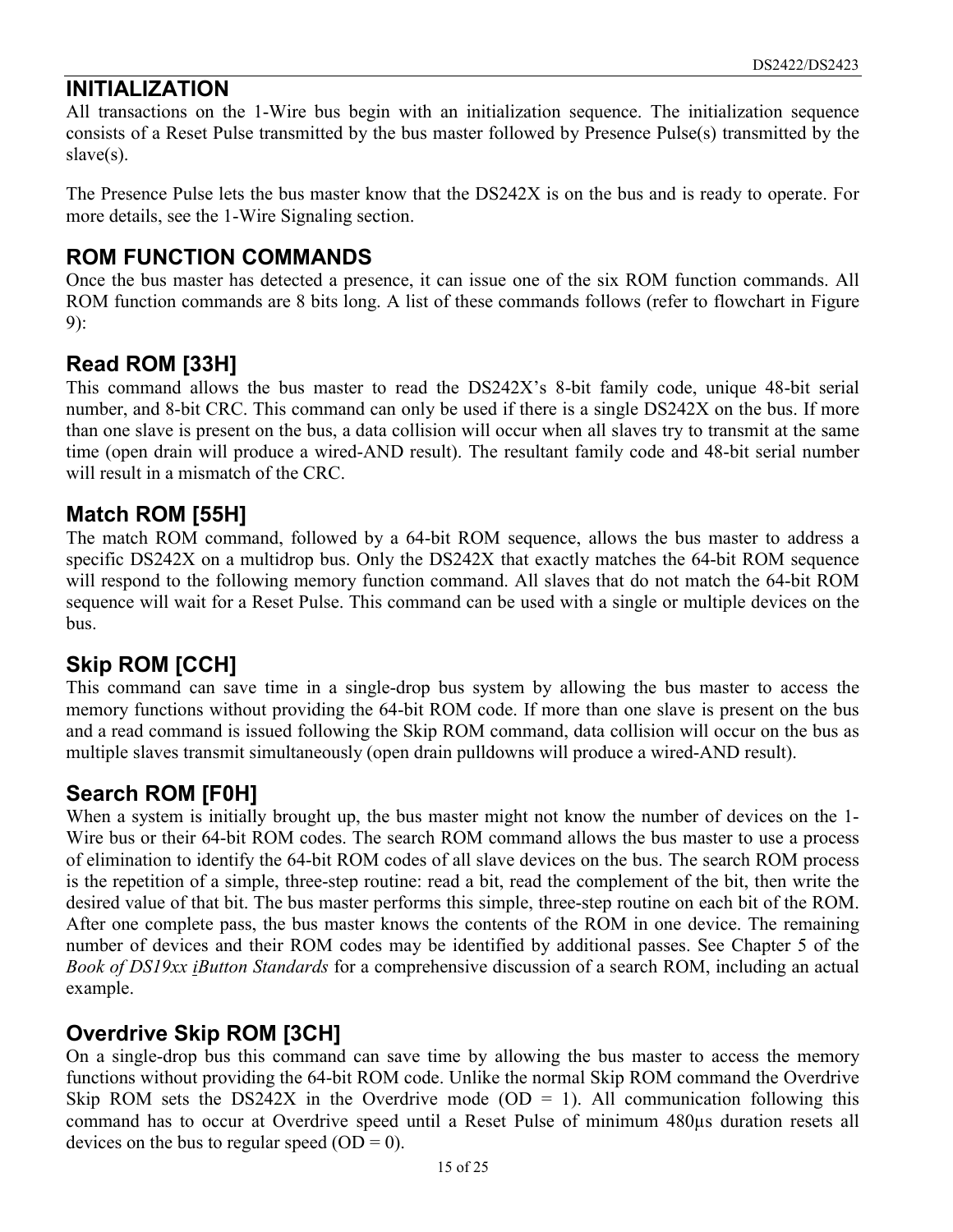When issued on a multidrop bus this command will set all Overdrive-supporting devices into Overdrive mode. To subsequently address a specific Overdrive-supporting device, a Reset Pulse at Overdrive speed has to be issued followed by a Match ROM or Search ROM command sequence. This will speed up the time for the search process. If more than one slave supporting Overdrive is present on the bus and the Overdrive Skip ROM command is followed by a read command, data collision will occur on the bus as multiple slaves transmit simultaneously (open drain pulldowns will produce a wired-AND result).

### **Overdrive Match ROM [69H]**

The Overdrive Match ROM command, followed by a 64-bit ROM sequence transmitted at Overdrive speed, allows the bus master to address a specific DS242X on a multidrop bus and to simultaneously set it in Overdrive mode. Only the DS242X that exactly matches the 64-bit ROM sequence will respond to the subsequent memory function command. Slaves already in Overdrive mode from a previous Overdrive Skip or Match command will remain in Overdrive mode. All other slaves that do not match the 64-bit ROM sequence or do not support Overdrive will return to or remain at regular speed and wait for a Reset Pulse of minimum 480 µs duration. The Overdrive Match ROM command can be used with a single or multiple devices on the bus.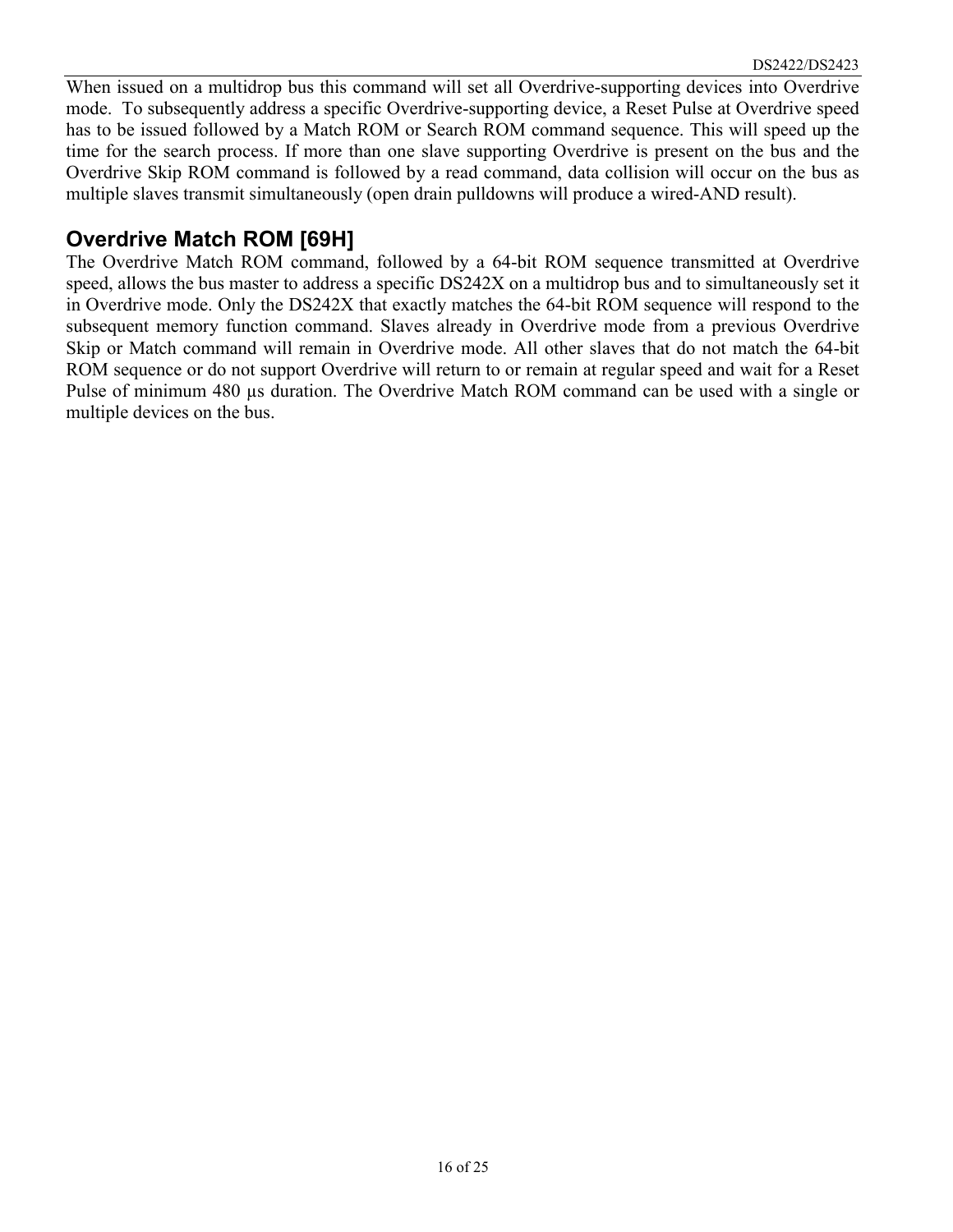## **ROM FUNCTIONS FLOW CHART** Figure 9 (First Part)

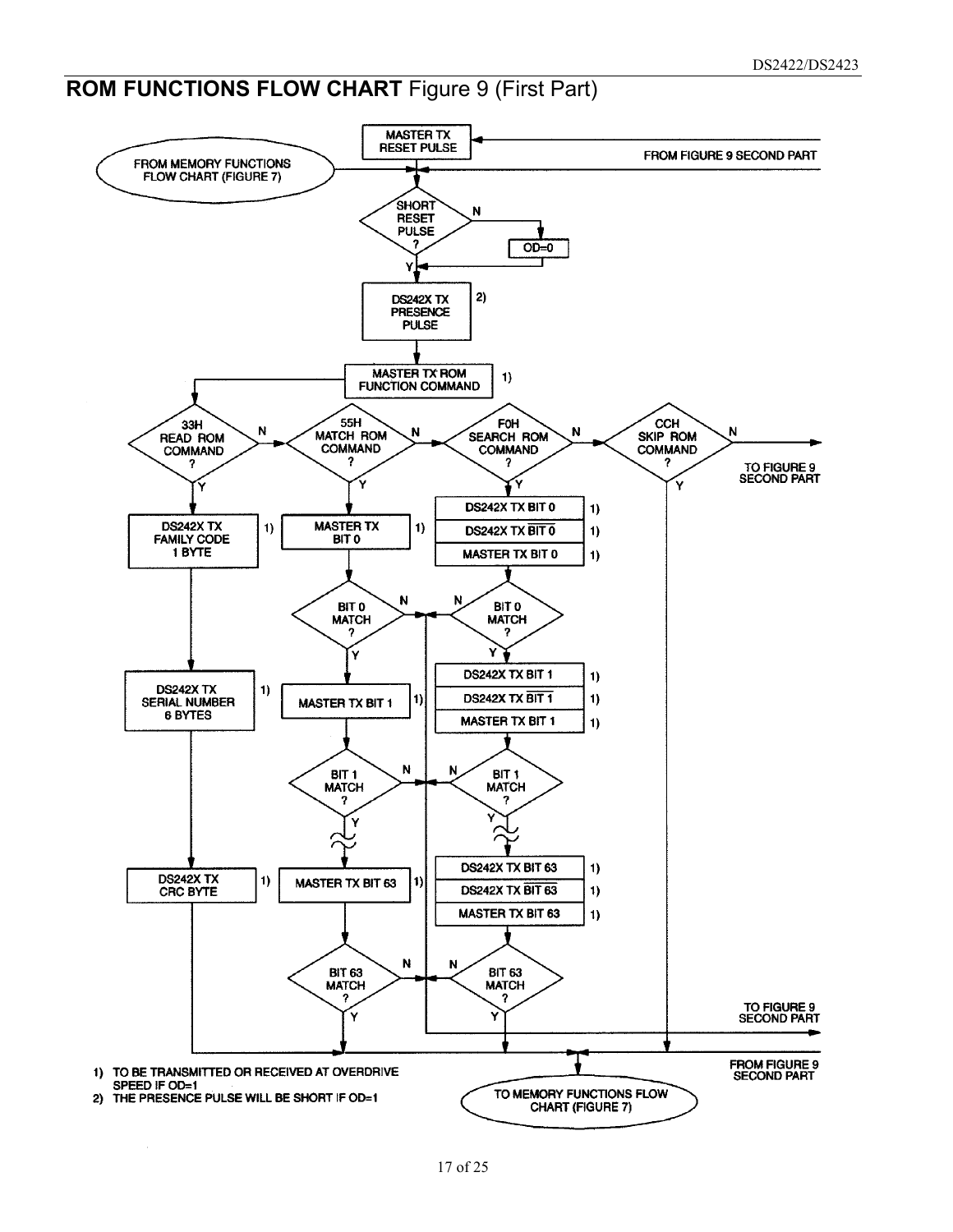## **ROM FUNCTIONS FLOW CHART** Figure 9 cont'd

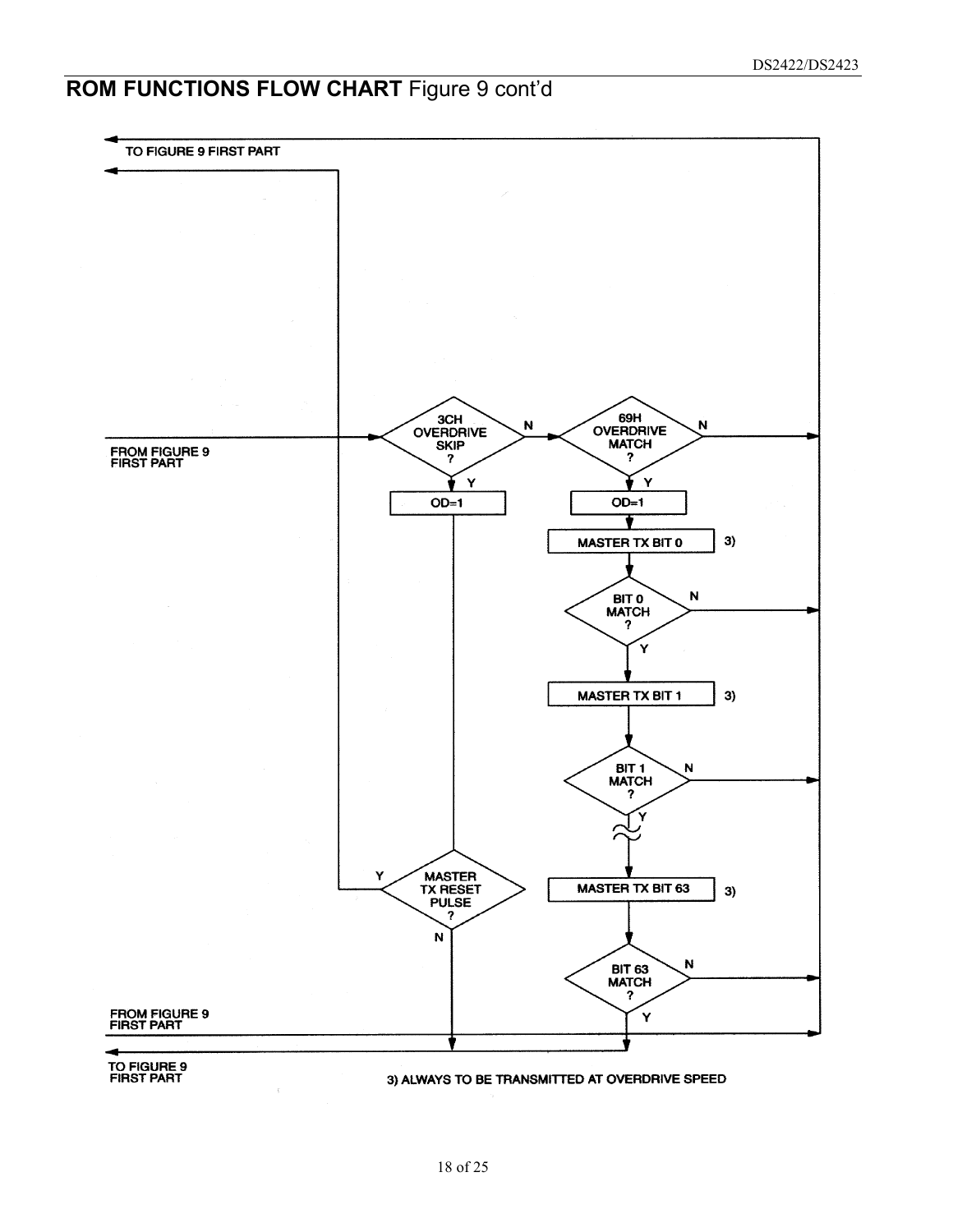#### **1-WIRE SIGNALING**

The DS242X requires strict protocols to ensure data integrity. The protocol consists of four types of signaling on one line: Reset Sequence with Reset Pulse and Presence Pulse, Write 0, Write 1 and Read Data. The bus master initiates all these signals except Presence Pulse. The DS242X can communicate at two different speeds, regular speed and Overdrive speed. If not explicitly set into the Overdrive mode, the DS242X will communicate at regular speed. While in Overdrive mode the fast timing applies to all waveforms.

The initialization sequence required to begin any communication with the DS242X is shown in Figure 10. A Reset Pulse followed by a Presence Pulse indicates the DS242X is ready to send or receive data given the correct ROM command and memory function command. The bus master transmits (TX) a Reset Pulse ( $t_{RSTL}$ , minimum 480 µs at regular speed, 48 µs at Overdrive speed). The bus master then releases the line and goes into receive mode (RX). The 1-Wire bus is pulled to a high state via the pullup resistor. After detecting the rising edge on the data pin, the DS242X waits ( $t_{\text{PDH}}$ , 15-60 $\mu$ s at regular speed, 2-6 $\mu$ s at Overdrive speed) and then transmits the Presence Pulse ( $t_{PDL}$ , 60-240 $\mu$ s at regular speed, 8-24 $\mu$ s at Overdrive speed).

A Reset Pulse of 480µs or longer will exit the Overdrive mode returning the device to regular speed. If the DS242X is in Overdrive mode and the Reset Pulse is no longer than 80µs the device will remain in Overdrive mode.

#### **Read/Write Time Slots**

The definitions of write and read time slots are illustrated in Figure 11. All time slots are initiated by the master driving the data line low. The falling edge of the data line synchronizes the DS242X to the master by triggering a delay circuit in the DS242X. During write time slots, the delay circuit determines when the DS242X will sample the data line. For a read data time slot, if a "0" is to be transmitted, the delay circuit determines how long the DS242X will hold the data line low overriding the 1 generated by the master. If the data bit is a "1", the device will leave the read data time slot unchanged.

#### **INITIALIZATION PROCEDURE "RESET AND PRESENCE PULSES"** Figure 10



\*IN ORDER NOT TO MASK INTERRUPT SIGNALING BY OTHER DEVICES ON THE 1-WIRE BUS, t<sub>rstl</sub> +t<sub>r</sub> SHOULD ALWAYS BE LESS THAN 960 µs \*\*INCLUDES RECOVERY TIME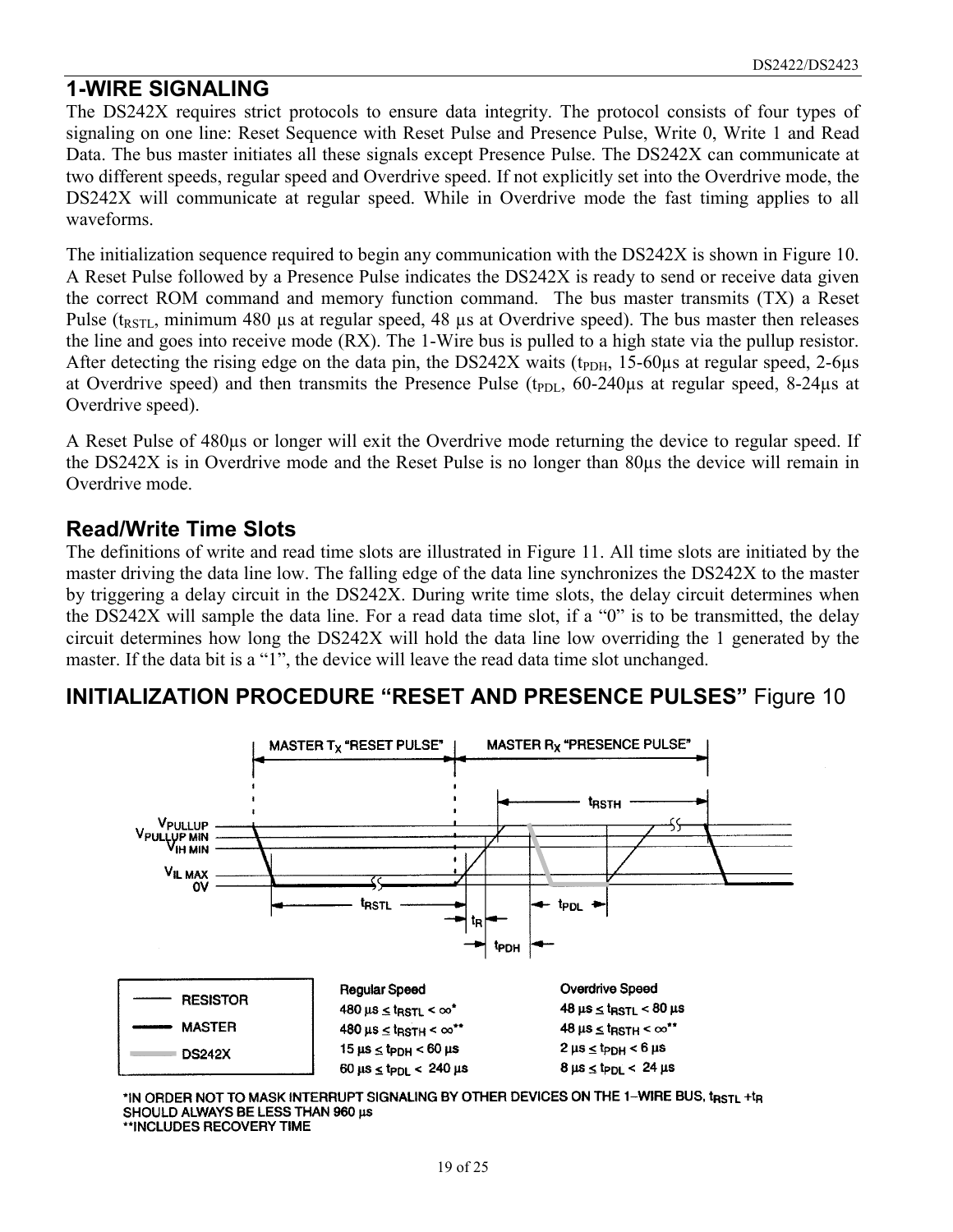# **READ/WRITE TIMING DIAGRAM Figure 11**



**Write-one Time Slot**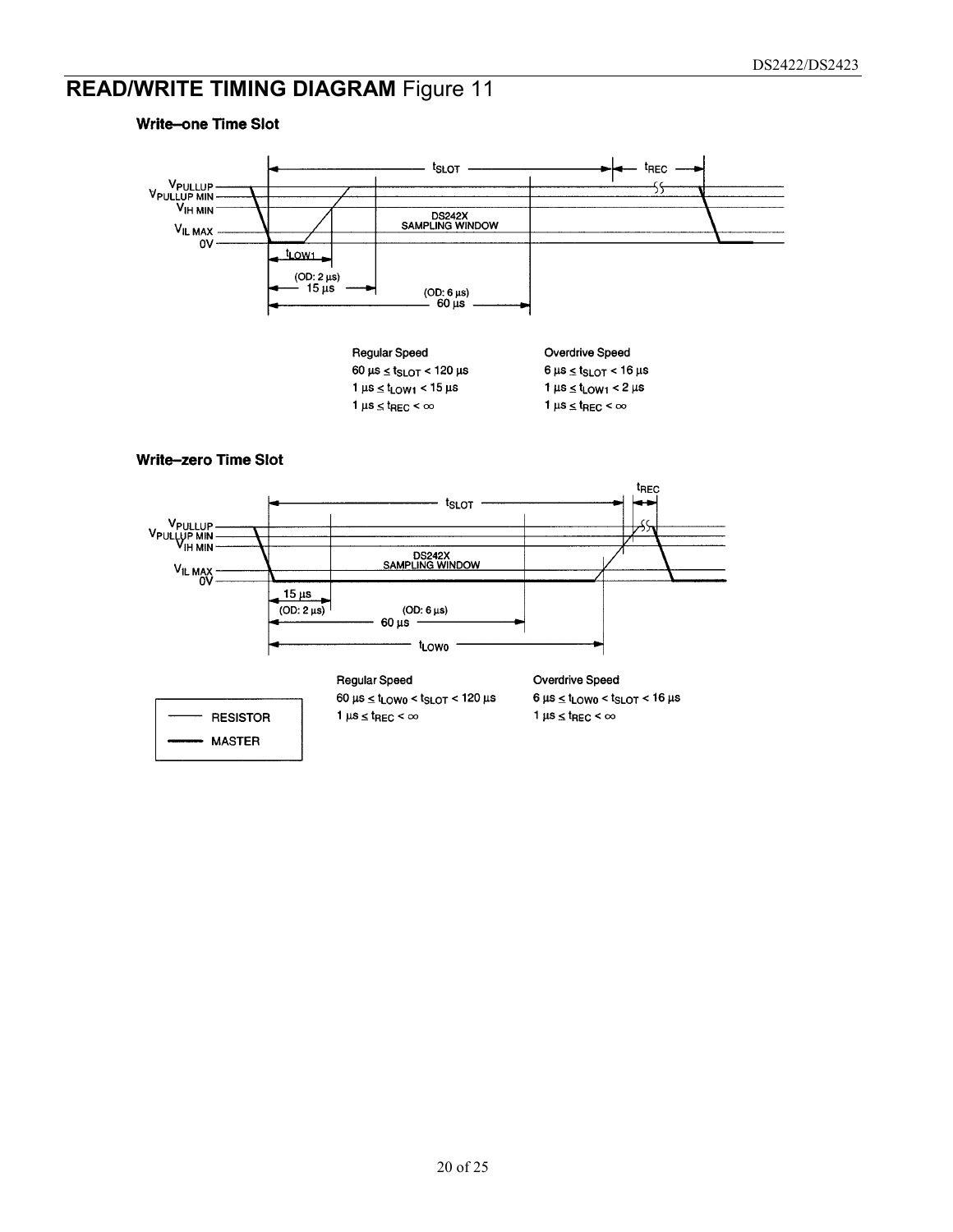

### **CRC GENERATION**

With the DS242X there are two different types of CRCs (Cyclic Redundancy Checks). One CRC is an 8 bit type and is stored in the most significant byte of the 64-bit ROM. The bus master can compute a CRC value from the first 56 bits of the 64-bit ROM and compare it to the value stored within the DS242X to determine if the ROM data has been received error-free by the bus master. The equivalent polynomial function of this CRC is:  $X^8 + X^5 + X^4 + 1$ . This 8-bit CRC is received in the true (non-inverted) form when reading the ROM of the DS242X. It is computed at the factory and lasered into the ROM.

The other CRC is a 16-bit type, generated according to the standardized CRC16-polynomial function  $x^{16}$  $+ x^{15} + x^2 + 1$ . This CRC is used for error detection when reading Data Memory using the Read Memory + Counter command and for fast verification of a data transfer when writing to the scratchpad. It is the same type of CRC as is used with NV RAM based iButtons for error detection within the iButton Extended File Structure. In contrast to the 8-bit CRC, the 16-bit CRC is always returned or sent in the complemented (inverted) form. A CRC-generator inside the DS242X chip (Figure 12) will calculate a new 16-bit CRC as shown in the command flow chart of Figure 7. The bus master compares the CRC value read from the device to the one it calculates from the data and decides whether to continue with an operation or re-read the portion of the data with the CRC error.

With the initial pass through the Read Memory + Counter flow chart the 16-bit CRC value is the result of shifting the command byte into the cleared CRC generator, followed by the two address bytes, data bytes, value of the counter associated with the page and zero bits. Subsequent passes through the Read Memory + Counter flow chart will generate a 16-bit CRC that is the result of clearing the CRC generator and then shifting in the data bytes, the value of the counter and the zero bits.

With the Write Scratchpad command the CRC is generated by first clearing the CRC generator and then shifting in the command code, the Target Addresses TA1 and TA2 and all the data bytes. The DS242X will transmit this CRC only if the data bytes written to the scratchpad include scratchpad ending offset 11111b. The data may start at any location within the scratchpad.

For more details on generating CRC values including example implementations in both hardware and software, see the *Book of DS19xx iButton Standards*.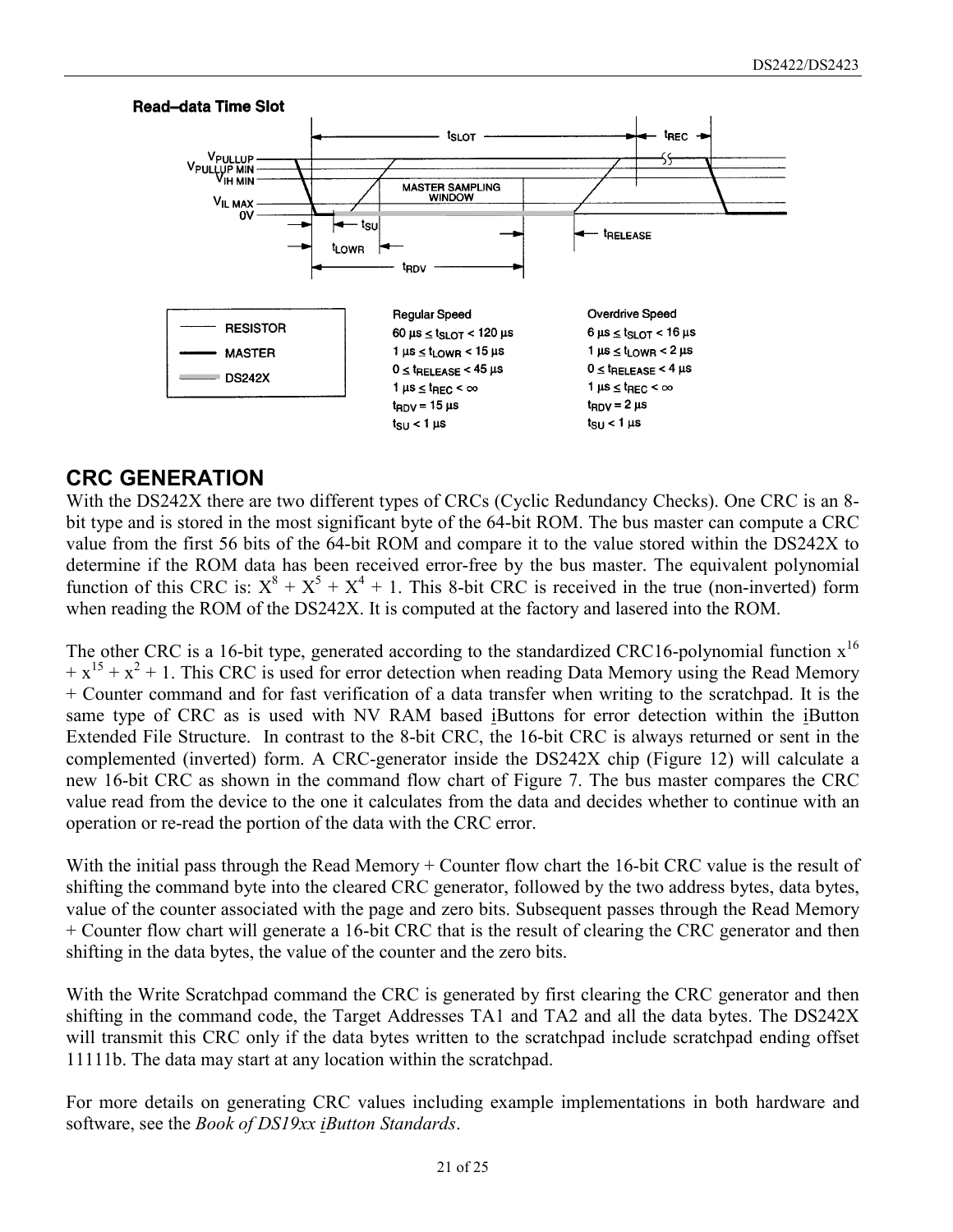# **CRC-16 HARDWARE DESCRIPTION AND POLYNOMIAL Figure 12**

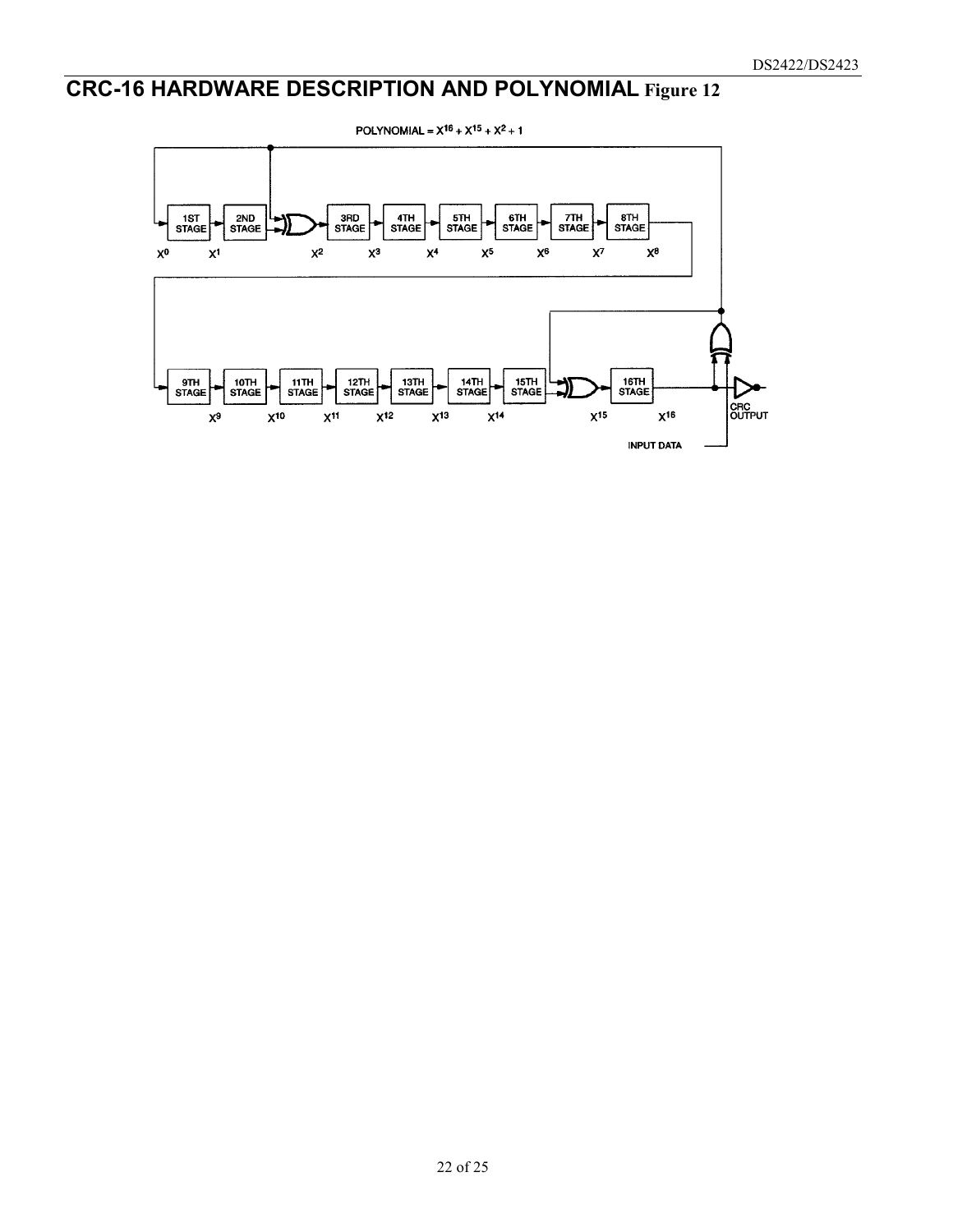## **ABSOLUTE MAXIMUM RATINGS\***

Voltage on Any Pin Relative to Ground  $-0.5V$  to  $+7.0V$ Operating Temperature Range  $-40^{\circ}$ C to  $+85^{\circ}$ C Storage Temperature Range -55°C to +125°C Soldering Temperature See J-STD-020A Specifications

\* This is a stress rating only and functional operation of the device at these or any other conditions above those indicated in the operation sections of this specification is not implied. Exposure to absolute maximum rating conditions for extended periods of time may affect reliability.

#### **DC CHARACTERISTICS** (V<sub>PUP</sub> = 2.8V to 6.0V; V<sub>BAT</sub> = 2.8 to 5.5V;-40<sup>o</sup>C to +85<sup>o</sup>C)

| . .                         |               | - - - -    |               |            |              |              |
|-----------------------------|---------------|------------|---------------|------------|--------------|--------------|
| <b>PARAMETER</b>            | <b>SYMBOL</b> | <b>MIN</b> | <b>TYP</b>    | <b>MAX</b> | <b>UNITS</b> | <b>NOTES</b> |
| Logic 1                     | $\rm V_{IH}$  | 2.2        |               |            |              | 1, 8         |
| Logic $0$                   | $\rm V_{II}$  | $-0.3$     |               | $+0.8$     |              |              |
| Output Logic Low $(a)$ 4 mA | $V_{OL}$      |            |               | 0.4        |              |              |
| Output Logic High           | $\rm V_{OH}$  |            | $\rm V_{PUP}$ | 6.0        |              |              |
| <b>Input Load Current</b>   |               |            |               |            | μA           |              |
| <b>Standby Current</b>      | <b>I</b> BATS |            |               | 200        | nA           |              |
| I/O Operate Charge          | Qвато         |            |               | 200        | nC           |              |

| <b>CAPACITANCE</b>        |               |            |                 |            |              | ( $t_A = 25^{\circ}$ C) |
|---------------------------|---------------|------------|-----------------|------------|--------------|-------------------------|
| <b>PARAMETER</b>          | <b>SYMBOL</b> | <b>MIN</b> | TVP             | <b>MAX</b> | <b>UNITS</b> | <b>NOTES</b>            |
| l-Wire)<br>$\text{IO}$ (1 | $\sim$ IN/OUT |            | $\overline{00}$ | 800        | pł           |                         |

#### **COUNTER INPUT CHARACTERISTICS**

| (V <sub>PUP</sub> = 2.8V to 6.0V; V <sub>BAT</sub> = 2.8 to 5.5V;-40°C to +85°C) |                         |                   |                            |                         |              |              |  |
|----------------------------------------------------------------------------------|-------------------------|-------------------|----------------------------|-------------------------|--------------|--------------|--|
| <b>PARAMETER</b>                                                                 | <b>SYMBOL</b>           | <b>MIN</b>        | <b>TYP</b>                 | <b>MAX</b>              | <b>UNITS</b> | <b>NOTES</b> |  |
| Trip Point                                                                       | $\rm V_{TRIP}$          |                   | $\frac{1}{2}$<br>$V_{BAT}$ |                         |              |              |  |
| Logic 1                                                                          | $\rm V_{\rm INH}$       | V <sub>TRIP</sub> |                            | $\rm V_{BAT}$<br>$+0.3$ | V            | 1, 10        |  |
| Logic $0$                                                                        | $\rm V_{\rm INL}$       | $-0.3$            |                            | $\rm V_{TRIP}$          |              |              |  |
| <b>Internal Pullup Resistor</b>                                                  | $R_{PI}$                |                   | 28                         |                         | Mc           | 11           |  |
| Debounce Time                                                                    | <b>T</b> <sub>DEB</sub> | 170               | 290                        | 460                     | us           | 13           |  |
| Pulse Width (Active Low)                                                         | T <sub>PW</sub>         |                   |                            |                         | $\mu$ s      |              |  |

23 of 25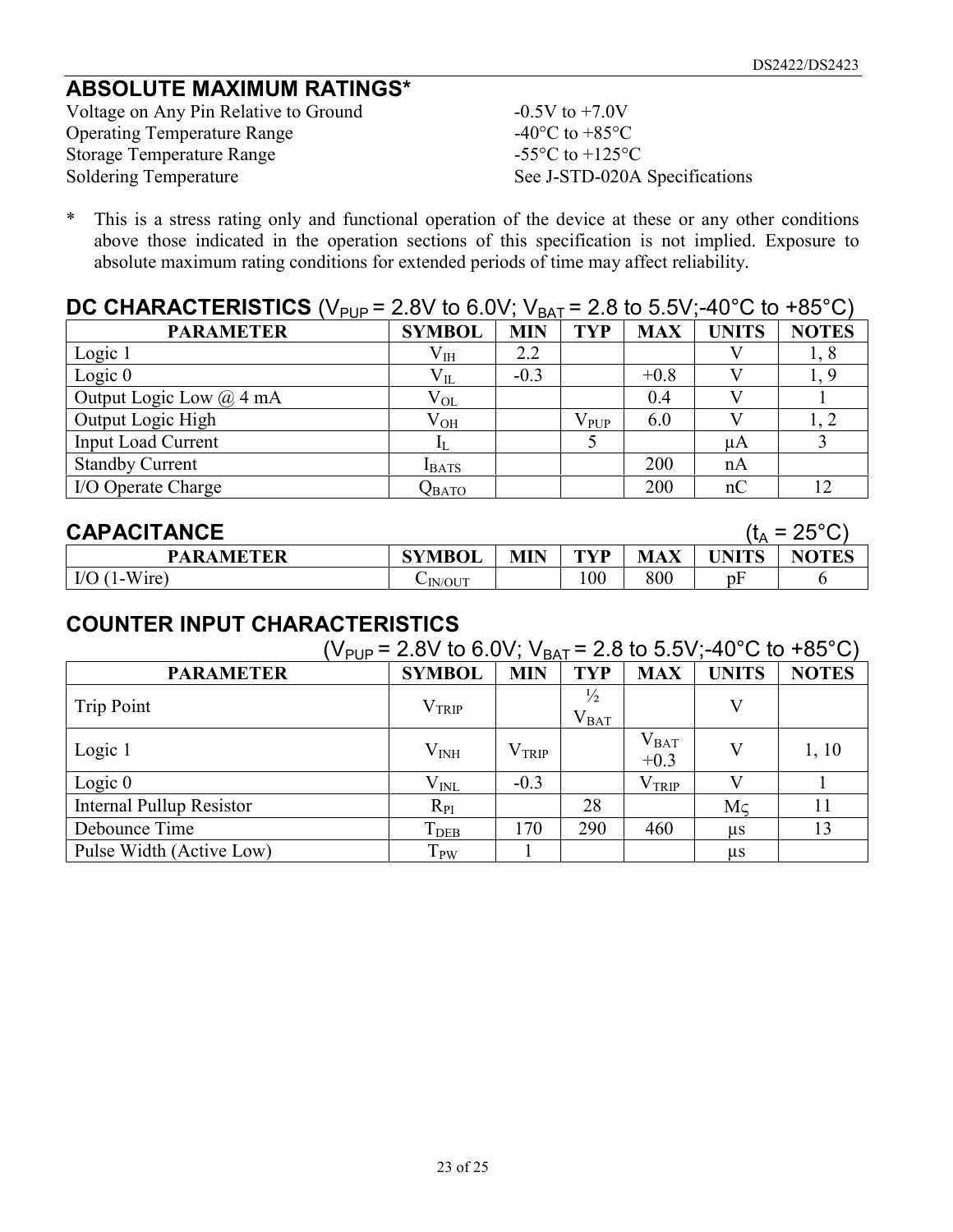## **AC CHARACTERISTICS REGULAR SPEED**

|                      | (V <sub>PUP</sub> = 2.8V to 6.0V; V <sub>BAT</sub> = 2.8 to 5.5V;-40°C to +85°C) |            |            |            |              |              |
|----------------------|----------------------------------------------------------------------------------|------------|------------|------------|--------------|--------------|
| <b>PARAMETER</b>     | <b>SYMBOL</b>                                                                    | <b>MIN</b> | <b>TYP</b> | <b>MAX</b> | <b>UNITS</b> | <b>NOTES</b> |
| Time Slot            | $t_{SLOT}$                                                                       | 60         |            | 120        | us           |              |
| Write 1 Low Time     | $t_{LOW1}$                                                                       |            |            | 15         | $\mu$ s      | 15           |
| Write 0 Low Time     | $t_{LOW0}$                                                                       | 60         |            | 120        | $\mu$ s      |              |
| Read Low Time        | $t_{LOWR}$                                                                       |            |            | 15         | $\mu$ s      | 15           |
| Read Data Valid      | $t_{\rm RDV}$                                                                    |            | 15         |            | $\mu$ s      | 14           |
| Release Time         | <i><b>IRELEASE</b></i>                                                           | $\theta$   | 15         | 45         | $\mu$ s      |              |
| Read Data Setup      | $t_{\rm SU}$                                                                     |            |            |            | us           | 5            |
| Recovery Time        | $t_{REC}$                                                                        |            |            |            | μs           |              |
| Reset Time High      | $t_{\rm RSTH}$                                                                   | 480        |            |            | μs           | 4            |
| Reset Time Low       | t <sub>rstl</sub>                                                                | 480        |            | 960        | $\mu$ s      | 7            |
| Presence Detect High | $t_{\rm{PDH}}$                                                                   | 15         |            | 60         | $\mu$ s      |              |
| Presence Detect Low  | $t_{\text{PDL}}$                                                                 | 60         |            | 240        | $\mu$ s      |              |

## **AC CHARACTERISTICS OVERDRIVE SPEED**

|                      | ( $V_{PUP}$ = 2.8V to 6.0V; $V_{BAT}$ = 2.8 to 5.5V;-40°C to +85°C) |               |            |                |              |              |
|----------------------|---------------------------------------------------------------------|---------------|------------|----------------|--------------|--------------|
| <b>PARAMETER</b>     | <b>SYMBOL</b>                                                       | <b>MIN</b>    | <b>TYP</b> | <b>MAX</b>     | <b>UNITS</b> | <b>NOTES</b> |
| Time Slot            | $t_{\rm SLOT}$                                                      | $\mathfrak b$ |            | 16             | $\mu$ s      |              |
| Write 1 Low Time     | $t_{LOW1}$                                                          |               |            | 2              | $\mu$ s      | 15           |
| Write 0 Low Time     | $t_{LOW0}$                                                          | 6             |            | 16             | $\mu$ s      |              |
| Read Low Time        | $t_{LOWR}$                                                          |               |            | 2              | $\mu$ s      | 15           |
| Read Data Valid      | $t_{\rm RDV}$                                                       |               | 2          |                | $\mu$ s      | 14           |
| Release Time         | <b><i>IRELEASE</i></b>                                              | $\theta$      | 1.5        | $\overline{4}$ | $\mu$ s      |              |
| Read Data Setup      | $t_{\rm SU}$                                                        |               |            |                | $\mu$ s      | 5            |
| Recovery Time        | $t_{REC}$                                                           |               |            |                | $\mu$ s      |              |
| Reset Time High      | trsth                                                               | 48            |            |                | us           | 4            |
| Reset Time Low       | $t_{\rm RSTL}$                                                      | 48            |            | 80             | $\mu$ s      |              |
| Presence Detect High | $t_{\rm{PDH}}$                                                      | 2             |            | 6              | $\mu$ s      |              |
| Presence Detect Low  | $t_{PDL}$                                                           | 8             |            | 24             | $\mu$ s      |              |